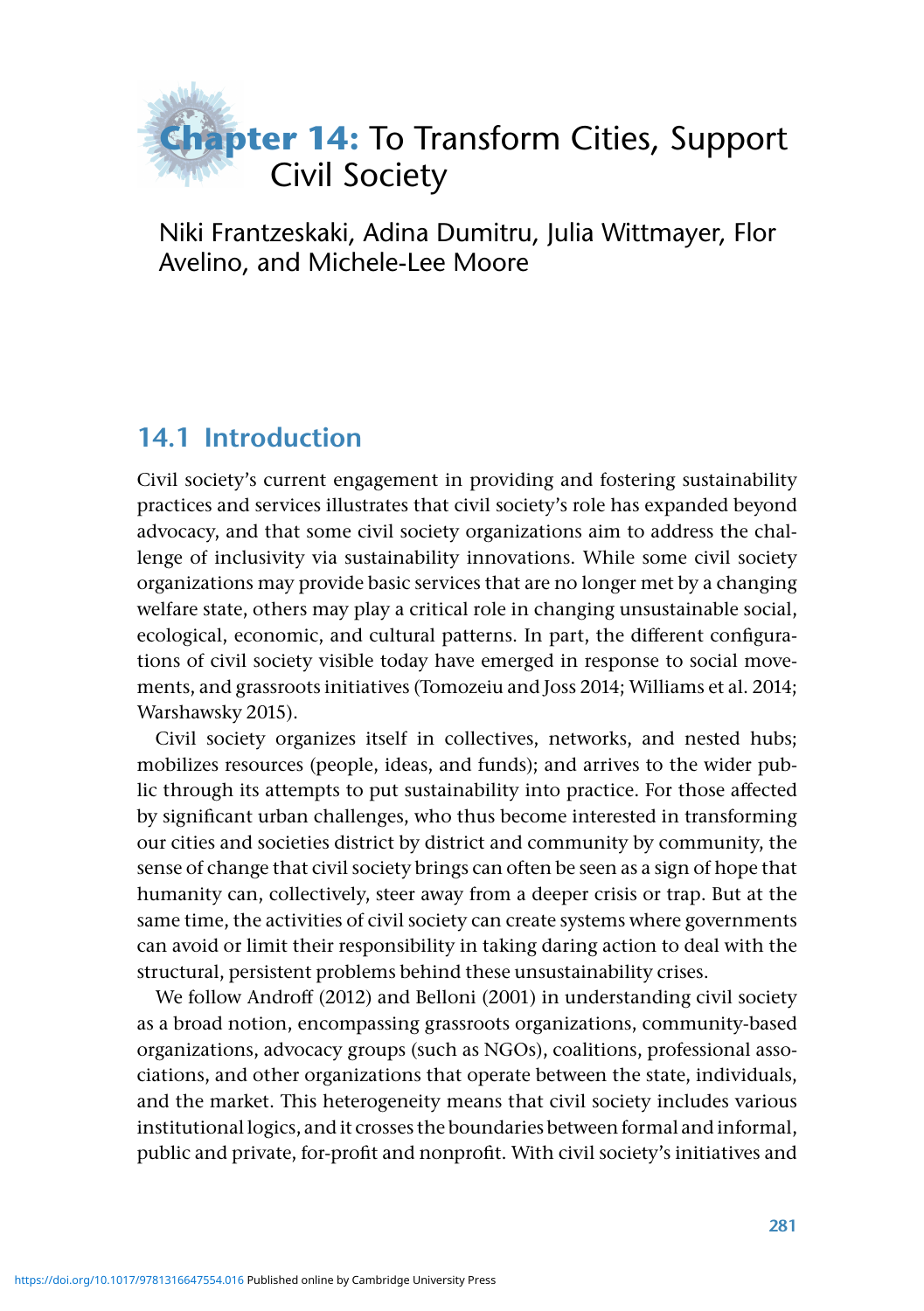social innovation networks proliferating across Europe, it is relevant to consider what is understood by civil society, its role in sustainability transitions, and how this role evolves and changes in different socioeconomic and socio political contexts, across sectoral domains (such as energy, food, mobility, built environment, and education), and across spatial scales (local, regional, national).

Sustainability transitions are about deep, radical change towards sustainability in ways of thinking, doing, and organizing (Frantzeskaki and de Haan 2009), as well as in ways of knowing and relating (Loorbach et al. 2017). As such, the roles that actors assume and actively pursue in the course of a sustainability transition relate to their capabilities to mobilize resources and creativity and to exercise power for transformative action (Wittmayer and Rach 2016). Current sustainability transitions research has identified that not only is the role of civil society changing, but so are the forms of civil society participation in such transitions. Specifically, the adoption of new roles for civil society actors has led to a transformation of their relationships and forms of engagement with other actors (state actors, market-based actors, and so on). However, in the field of sustainability transitions research, studies on civil society have mostly been focused on the phenomena of community energy (Seyfang et al. 2013, 2014; Hargreaves et al. 2013; Smith et al. 2015) and the role of civil society and social movements in energy transitions more generally (Smith 2012, Seyfang and Haxeltine 2012).

Invigorating the role of civil society in sustainability transitions in sectors other than energy will further contribute to clarifying the importance of such sectoral contexts and add to debates on human-environment interactions in sustainability science. With civil society encompassing and representing a wide array of interests, values, and behaviors, a further examination and conceptualization of its evolving roles is needed. This will shed light on the social and economic dimensions of sustainability, as well as uncover the tensions between these and the environmental dimension of sustainability at local and global levels (Miller 2015).

#### **14.2 The Nature of Civil Society**

If we are to understand how civil society develops and how it participates in sustainability transitions, we need to have a clearer articulation of what civil society is. Some argue it encompasses grassroots and community-based organizations, advocacy groups (such as NGOs), coalitions, professional associations, and other organizational forms (Androff 2012; Belloni 2001); for other authors in sustainability transition studies civil society refers to all organizations that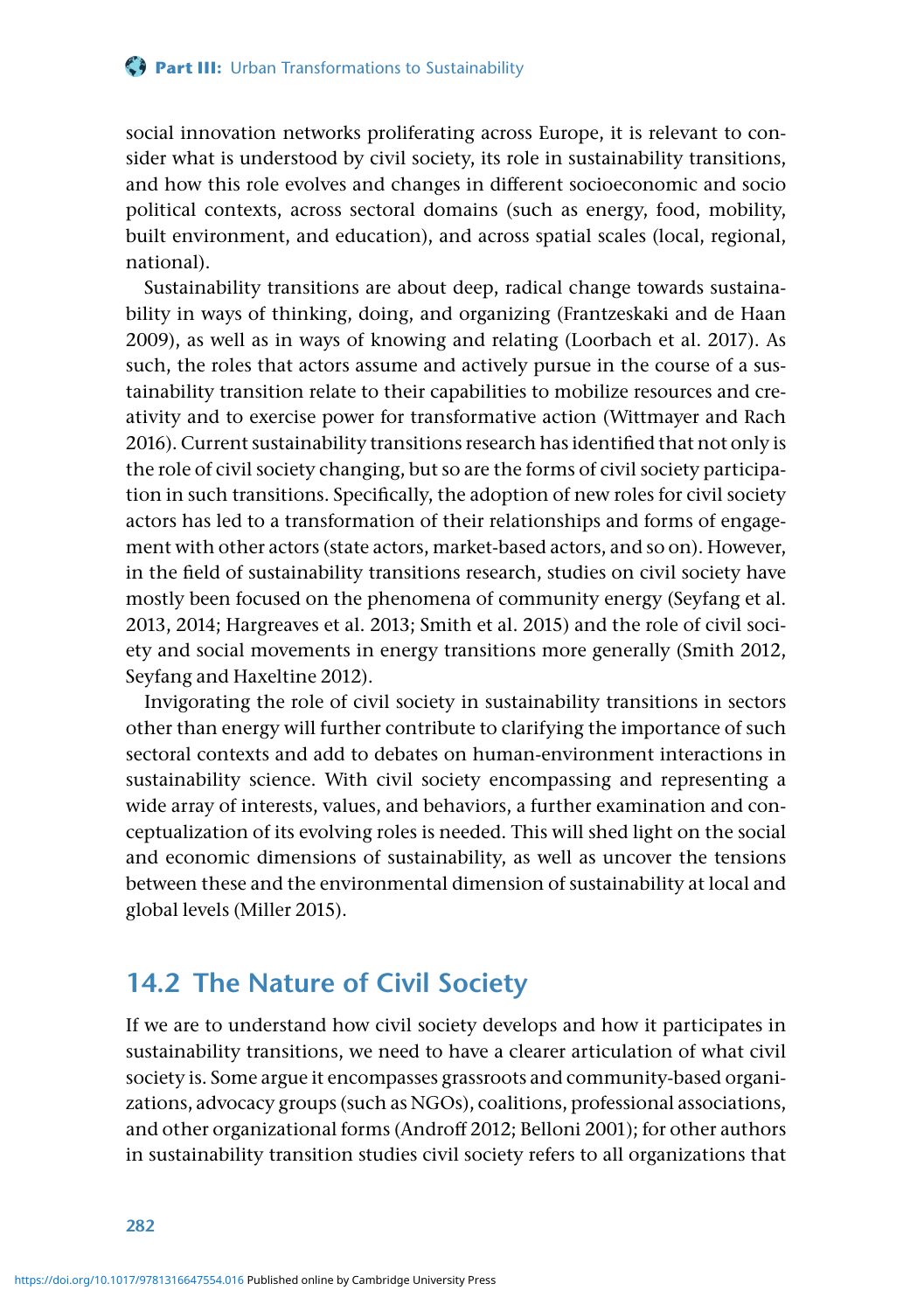are not part of the state. One thing that is agreed in the literature is that the state and civil society are different, with civil society being autonomous from the state. The border between the two is not a "hard" border, meaning it is sometimes difficult to decide whether an organization is part of civil society or the state. In some cases, civil society confronts the state (therefore NGOs are sometimes described *as* civil society; think, for example, of Greenpeace campaigns against deep drilling or nuclear power stations), while in other cases, civil society works alongside the state (for example, in the areas of health). A more recently expressed view is that civil society can be understood as a battleground where those competing for power (both the state and civil society *organizations*) confront each other. At the next level down, a battle for hegemony also takes place *within* civil society organizations. As Räthzel et al. (2015: 160) write, there is a need "to investigate civil society as a 'force-field' in which multiple inter- and intra-relationships interact. While state and civil society organizations may oppose each other, and occupy dual positions in the space of civil society, they are present within each other."

The discourses and practices of community-by-community transformation performed by civil society hold the potential to consider afresh how civil society can initiate and support sustainability transitions while responding to citizen demands for more direct participation in decision-making and more control over defining collective courses of action. We argue that civil society performs a new function in society: civil society is altering deep-seated societal values and beliefs in urban areas towards more sustainable ones, creating and establishing social-ecological and economic literacy and putting knowledge into action for sustainability (Moore and Westley 2011). Such profound change creates the conditions for demand and acceptability of sustainability policies.

## **14.3 The Roles of Civil Society in Urban Sustainability Transitions**

The roles of civil society and the ways in which it interacts with other actors are diverse. In order to capture the recent shifting roles and new forms of civil society, we base our analysis on empirical case study work about civil society in urban sustainability transitions from five research EU-funded projects: ARTS, GLAMURS, GUST, InContext, and TRANSIT. Researchers across these five European research projects convened in a workshop in Rotterdam, the Netherlands, to investigate the role of civil society in sustainability transitions. During the workshop, a wide diversity of empirical cases also informed the discussion and deepened the questions on how to systematically conceptualize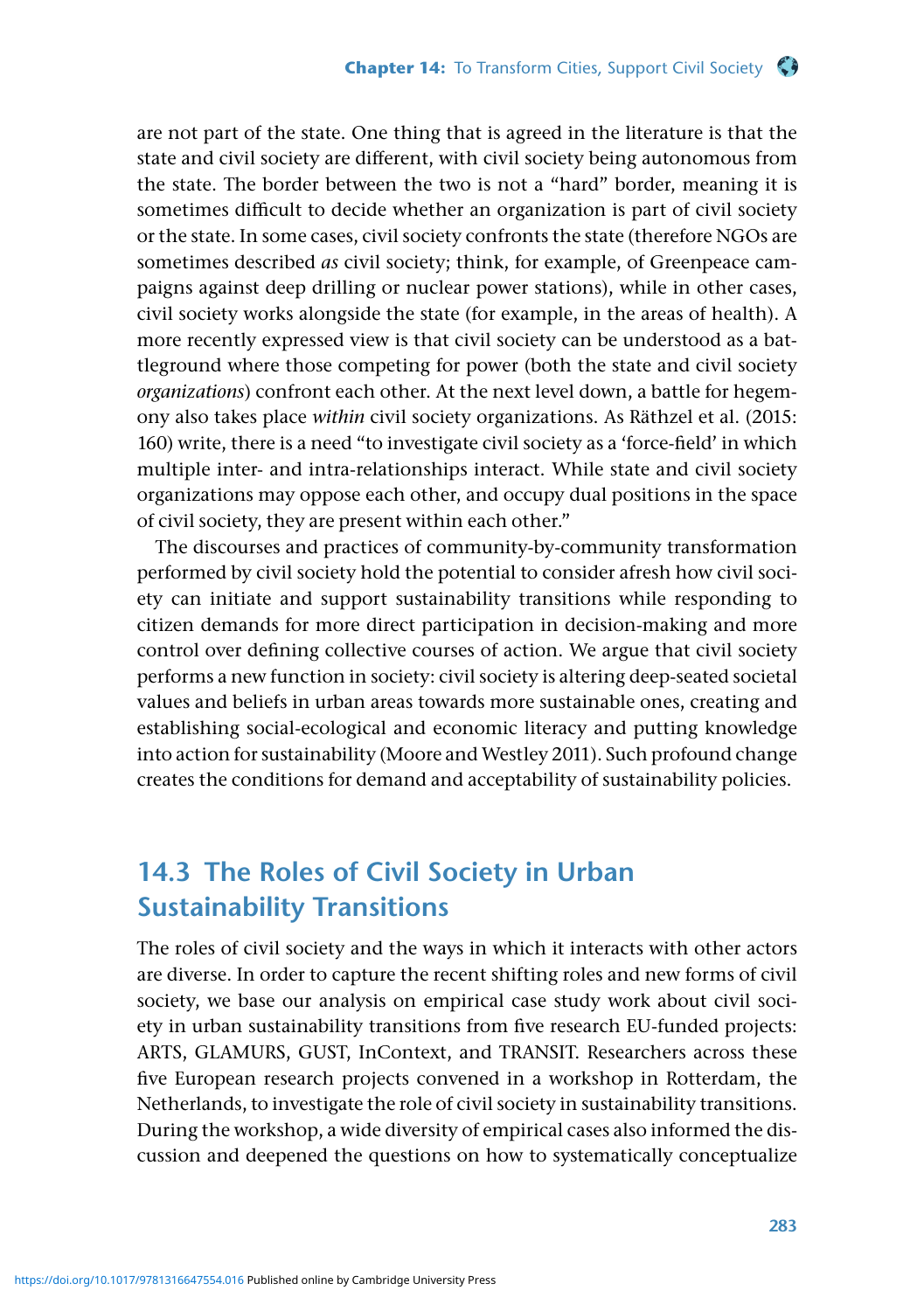the roles of civil society in sustainability transitions and how to search for new evidence.

The case presentations and debates at the workshop allowed researchers with an in-depth knowledge of specific case studies to identify the recurrence of three different roles civil society organizations play and three categories of dangers they face in their interactions with state institutions and actors. This initial inductive analytical framework was then used to orient a thorough literature review, intended to systematize a larger pool of analyzed cases in urban sustainability transitions in Europe. The review covered articles from 2010 to 2015, along with some key additional references from earlier years. Even though many publications were identified (860 papers in total) and thoroughly reviewed, in this chapter, we emphasize those that take a critical perspective on the interactions and interdependencies between civil society and urban systems of provisioning and governance (81 papers). The conceptualized roles are novel to the fields of urban governance and sustainability transitions as a result of our work for this chapter and a related positioning paper (Frantzeskaki et al. 2016).

This chapter characterizes three major roles for civil society as being central to the success of moving towards sustainability transitions. First, local initiatives by civil society can *pioneer and model new practices that can then be picked up by other actors* (for example, policy-makers), eventually leading to incremental or radical changes in our practices and ways of organizing things. Civil society can therefore be an integral part of, and driver for, such transformations; by establishing new connections in the system, it may trigger wider change. Second, civil society can *also fill the void left by a changing welfare state*, thereby safeguarding and serving social needs, but doing so in new ways. Last, it can act *as a hidden innovator – innovating in the shadows, disconnected from public or market actors* – through initiatives that may contribute to sustainability, yet remain disconnected from wider society. There are challenges with each of these roles; we will discuss each in turn below.

# **14.4 Civil Society as Pioneer, Model, and Driver for Sustainability Transitions**

In the last decades, we have witnessed increasing skepticism about the ability of dominant institutions (such as national governments and large businesses) to support transformations, and a growing distrust of their interest in adopting a social agenda alongside economic and political agendas (Birch and Whittam 2008). Given the understanding and local knowledge that civil society has gained in urban contexts through people's direct experience of systemic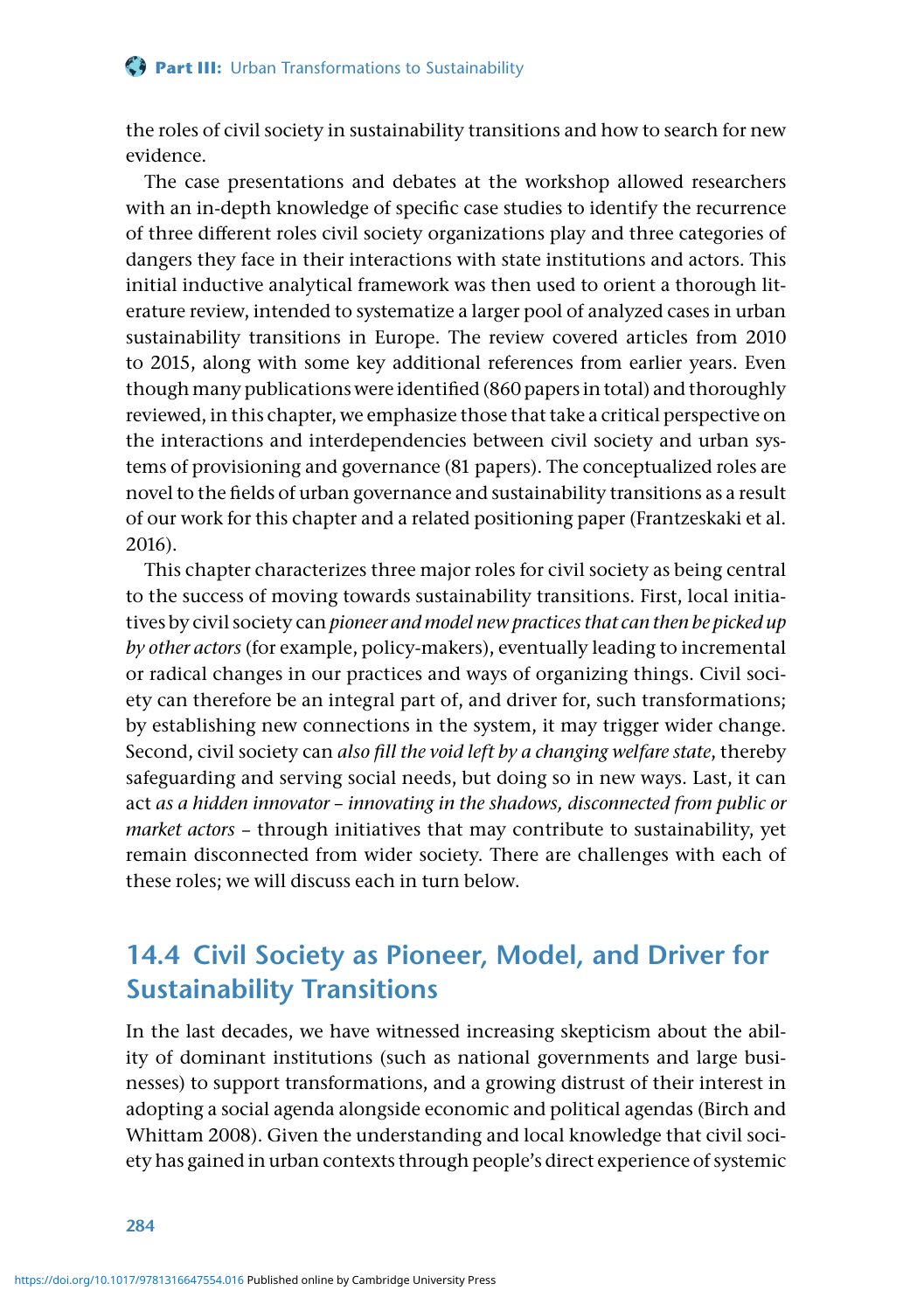problems, once initiated, civil society actors' efforts can lead to a fast-paced realization of new ideas and new approaches for more socially, culturally, and ecologically responsible governance (Aylett 2010, 2013). Their proximity to local urban contexts, flexibility (due to operating on the fringes of complex bureaucratic settings), and elasticity allow for transformative innovation to be created and seeded by and through civil society. Civil society organizations have the knowledge and capacity to bring about projects that directly contribute to sustainability, showcasing and gathering evidence in favor of their feasibility as legitimate alternatives. Aylett (2013: 862) argues that "community organizations can show the feasibility of alternative practices" and points out the direct impact civil society has in providing evidence of "what works" for sustainability.

Civil society is generally concerned with ensuring that marginalized voices are heard by decision-makers and can participate in ongoing debates on solutions and governance for sustainability transitions (Calhoun 2012). As such, civil society can advocate for more radical and progressive ideas, rather than "returning to old ideals" (Calhoun 2012). The radicalism of innovation that civil society creates is also shaped "by the attempt to sustain local levels of organization (including local culture as well as social networks) that make possible … relatively effective collective action" (Calhoun 2012: 12). Beyond acting as advocates, though, civil society organizations are often modeling the innovations themselves, and rapidly experimenting and adapting ideas to the local context, which, if successful, can contribute to altering ways of doing, organizing, and thinking (cultures, structure, and practices) (Boyer 2015; Burggraeve 2015; Bussu and Bartels 2014; Calhoun 2012; Carmin et al. 2003; Cerar 2014; Christmann 2014; Creamer 2015; Foo et al. 2014; Forrest and Wiek 2015; Fuchs and Hinderer 2014; Garcia et al. 2015; Kothari 2014; Magnani and Osti 2016; Seyfang and Smith 2007; Seyfang and Longhurst 2013; Seyfang et al. 2014; Somerville and McElwee 2011; Touchton and Wampler 2014; Verdini 2015; Zajontz and Laysens 2015; Walker et al. 2014; Warshawsky 2014; Wagenaar and Healey 2015).

If we zoom in to the workings of sustainability transition initiatives led by civil society, we see that they can provide empirical ground or proof of concept for new market forms (such as shared economy, or economy of the common good (Felber 2015), or for new economic structures (such as co-management, cooperatives, and alternative currencies (Orhangazi 2014; Riedy 2013; Walljasper 2010) by responding to a market need in a socially, culturally, and ecologically responsible and value-creating way, or in a socially structured way (Somerville and McElwee 2011). As such, civil society organizations can gain both direct and indirect in market structures as well as in business organizations "through other stakeholders … via increasing consumer awareness" (Harangozo and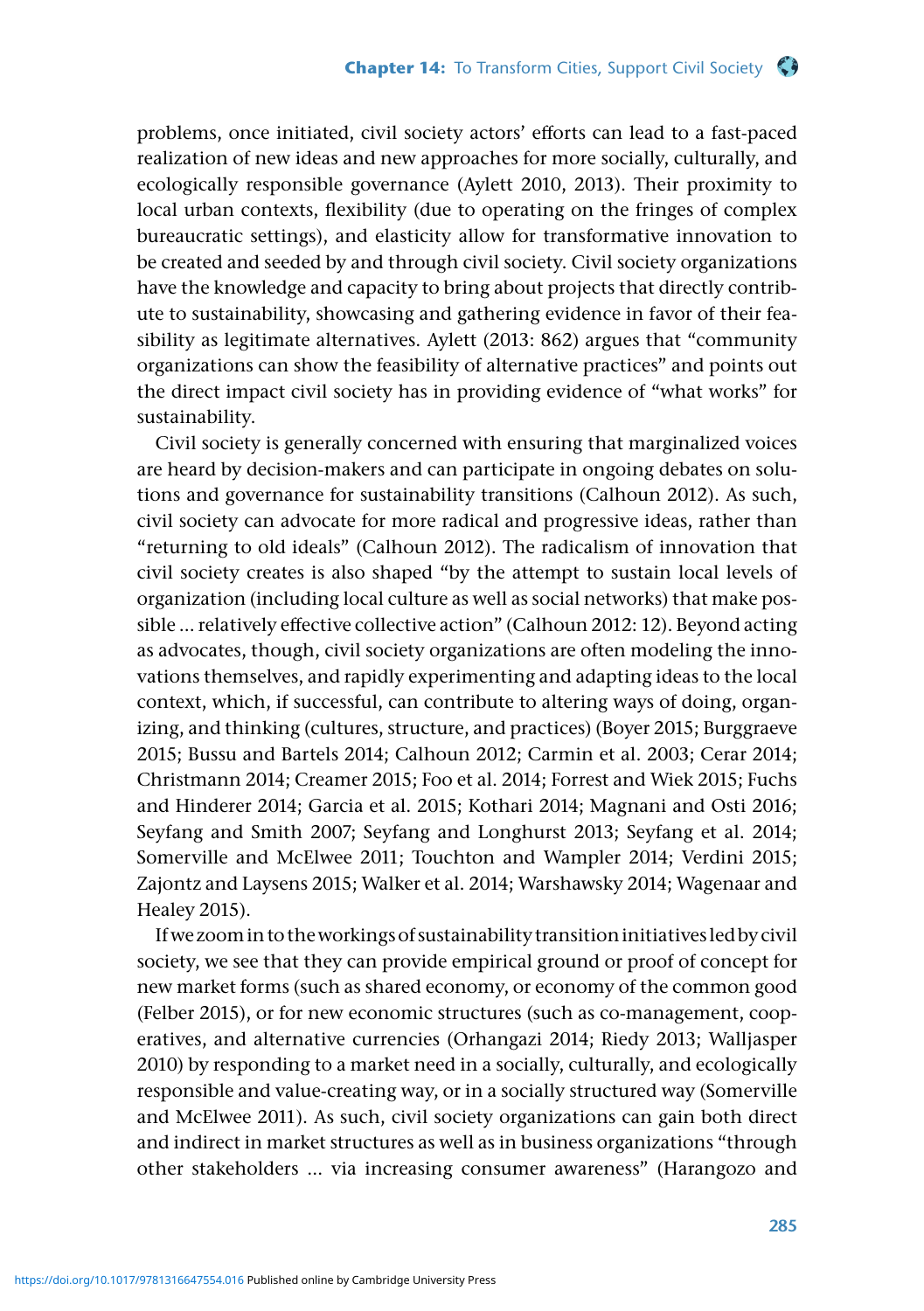Zilahy 2015). An example of an initiative led by a socially driven enterprise is the Impact Hub Rotterdam, a "locally rooted, globally connected social enterprise with the ambition to connect, inspire and support professionals within and beyond the public, private and third sectors working at 'new frontiers' to tackle the world's most pressing social, cultural, and, environmental challenges." (Impact Hub Rotterdam 2015). Essentially, Impact Hub Rotterdam offers access to a working space and to a community of people working on meaningful ideas related to sustainability. Rather than competing, its members (mainly social entrepreneurs themselves) are supportive of one another, as it is in everybody's interest that all members have maximum impact in shaping the world more sustainably (Wittmayer et al. 2015). In this way, the Impact Hub stretches standard ideas of how a company *ought* to be run, and demonstrates how companies *could* operate, as everybody is invited to co-shape the structures, space, and content of the Impact Hub and how a company relates to its immediate surroundings. The Impact Hub Rotterdam is connected to a global network of Impacts Hubs and, at the same time, is firmly rooted in a disadvantaged neighborhood of Rotterdam and aims to add value to these immediate surroundings by engaging in partnerships with local government, welfare organizations, and schools.

Civil society organizations not only alter ways of organizing, but also alter practices that relate to urban lifestyles. By connecting evidence on environmental degradation and impact from the global scale to local practices, civil society organizations have been able to target ways of living and consuming in cities. Being linked to a community of practice via creating stronger ties with others enforces citizens' efforts towards leading a low-carbon lifestyle (Howell 2013). Examples that illustrate this point emerge from civil society organizations in cities that have focused on food production, distribution, and consumption (Laestadius et al. 2014). Miazzo and Minkjan (2013) show how food can be an instrument of invention and inspiration for more sustainable lifestyle choices, as well as an entry point for holistic understandings of how lifestyles connect local to global solutions and challenges. Food-centered/food-focused civil society initiatives around the Global North partake in city making and in urban regeneration projects. As Miazzo and Minjan (2013: n.p.) note, "locally based food production, processing, distribution and consumption initiatives are supporting social equity and improving economic, environmental and social outcomes." Food initiatives can be instrumental in creating urban planning synergies with local governments and in altering planning practices and approaches to include social interests, ideas, and innovations. As such, they can influence how urban regeneration may be designed and implemented, and may contribute to the creation of institutional spaces needed to revitalize local economies.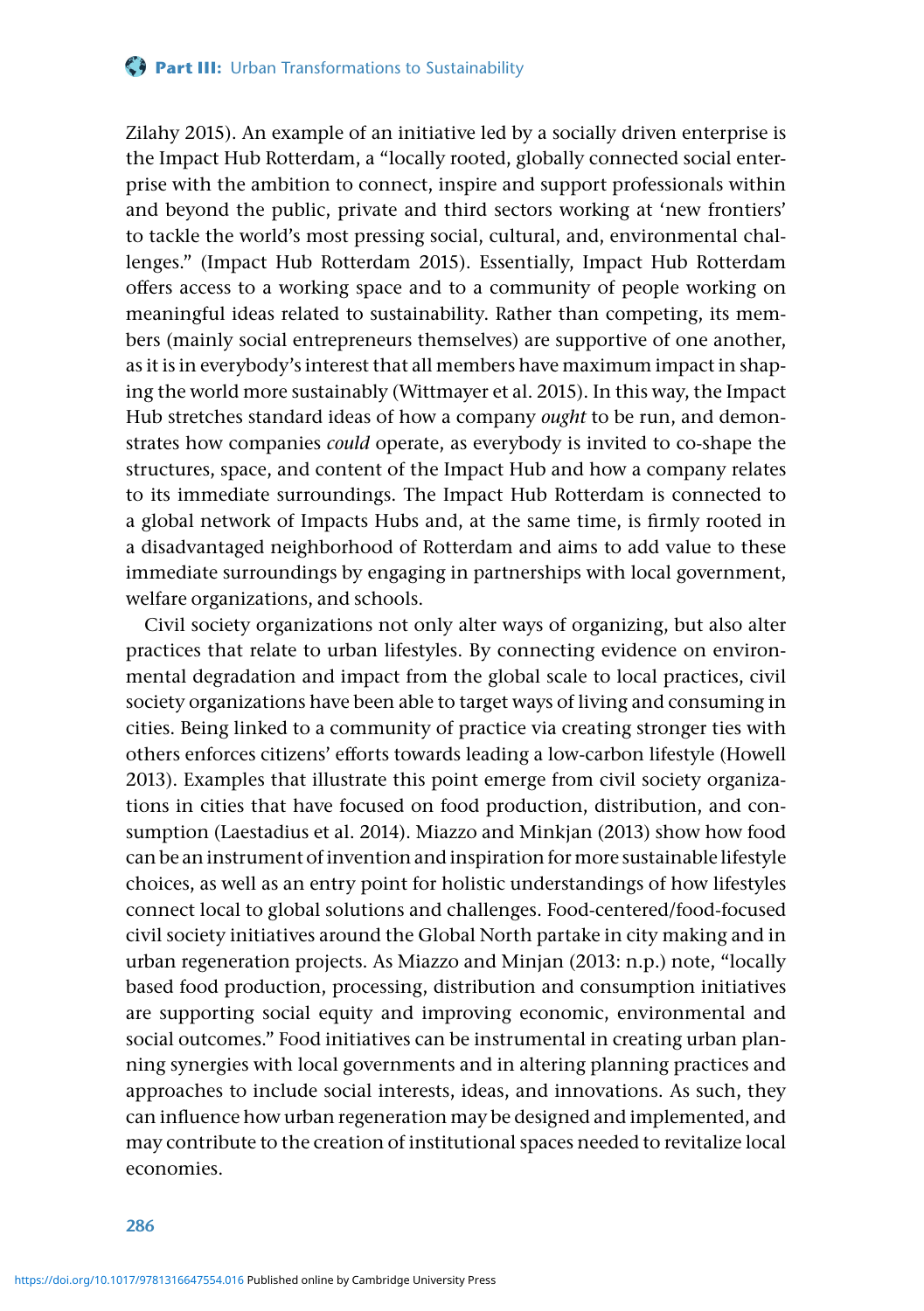One of the main findings of the GLAMURS project has been that living more authentic lifestyles and experiencing more meaningful connections to others, especially around food production and consumption, are among the main motivations for starting and joining sustainability grassroots initiatives (Dumitru et al. 2016). An example of one food cooperative that brings together fulfillment of such motivations, as well as contributing to altering urban planning policies in the city of Rome and enhancing their own model of land stewardship, is the Cooperativa Romana Agricoltura Giovani, or Coraggio, one of the case studies selected in GLAMURS. The cooperative joins together women and men (farmers, agronomists, chefs, architects, day workers, anthropologists, and educators) with a passion for sustainable agriculture, healthy food production, and environment and landscape preservation. It is committed to developing an urban agricultural model that is healthy, organic, and multifunctional. Overall, Coraggio's aim is to replace degraded concrete buildings in the neighborhood with a new way of living based on environmental concerns, on respecting the dignity of labor, and on the social value and meaning of agriculture. Coraggio carried out a public debate with the Rome Municipality to obtain the concession of public lands to young farmers who can create public, multifunctional farms capable of producing food as well as services (agricultural training and experimentation, didactics, workshops, urban gardening, food services, restoration, green tourism, and outdoor sports). This transfer of lands was successful, and farmers have been managing it since 2015.

In Rotterdam, the civil society-led initiative "Uit je eigen stad" (From your own city) has emerged because of individuals desiring access to locally produced food for local consumption and the removal of middlemen in the food market. The initiative is based on a farm that also has an adjacent restaurant and market, all of which were built on vacant space in the former city harbor of Rotterdam. The civil society organization holds seminars and information days on how urban dwellers can grow their own food in the city and how to celebrate vegetarian cuisine; it has grown into a learning hub not only for urban citizens but also for smaller-scale urban farming initiatives in the city of Rotterdam. The "Uit je eigen stad" initiative contributed not only to the rethinking of vacant space in the city harbor area, but also in reimagining life in an industrial city during its slow transition to post-industrialization. The first five years of operation have positioned the founders in a diversifying and upscaling pathway; in response, the initiative has now connected and collaborates with multiple food entrepreneurs. It is prime example of successfully establishing sustainable local food production with traditional methods, with hydroponics and aquaponics that reuse waste nutrients, and with a fully operational restaurant as a circular organic food initiative.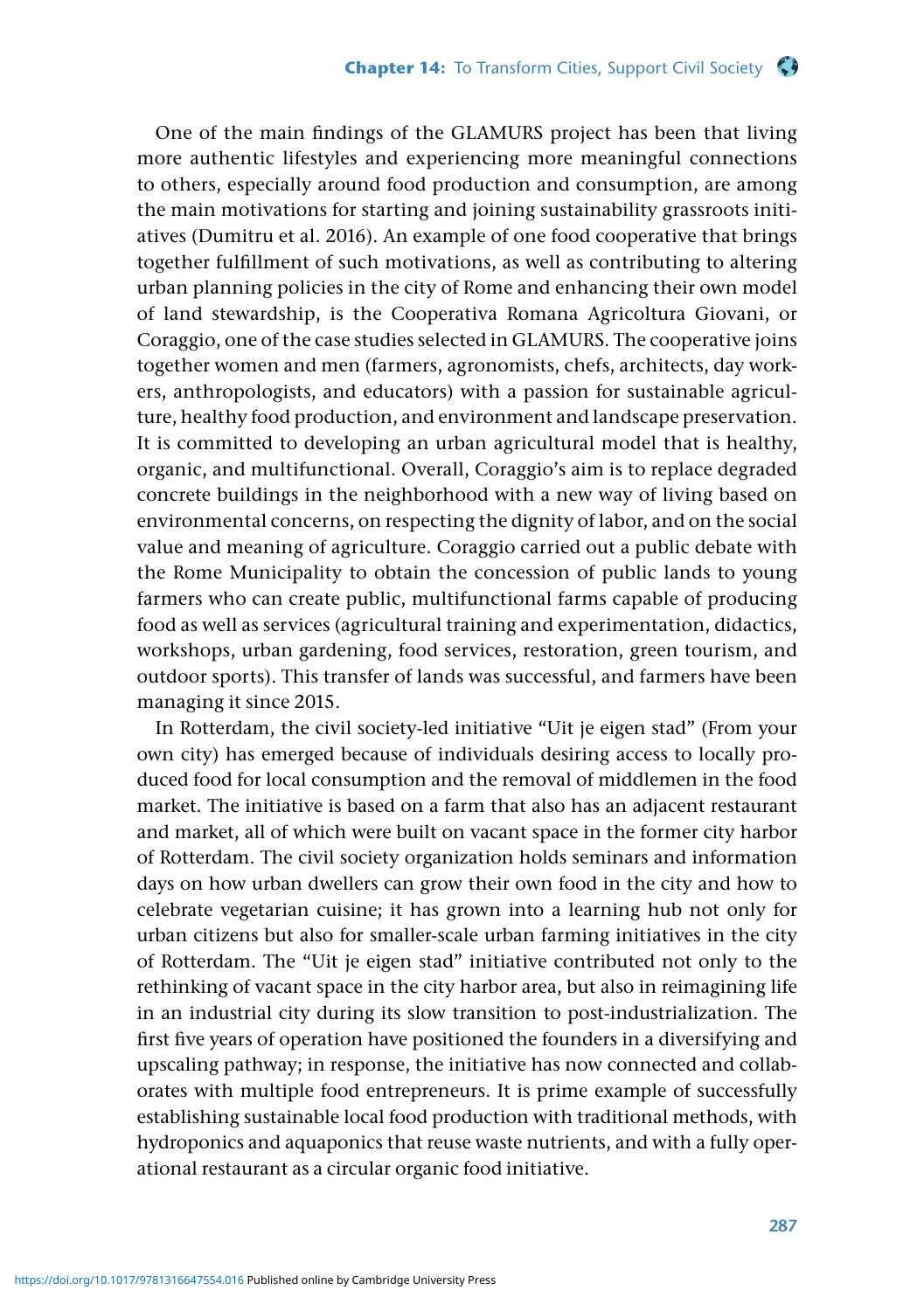Many cities face challenge of segregation when less affluent neighborhoods with higher proportions of low-skilled individuals who have little education and find it difficult to remain employed become socially and economically separated (Zwiers and Koster 2015; van Eijk 2010). Civil society initiatives in these neighborhoods often respond to socioeconomic needs, including providing individuals with new skills to integrate them in society and the job market. Gorissen et al. (2017) further illustrate that civil society initiatives contribute to establishing new local markets and repurposing existing, but unused, infrastructure for sustainable services and jobs.

An example of a civil society organization performing this function is Cultural Workplace, a foundation in Rotterdam. It originated from a oneyear project by the Museum Rotterdam, which focused on creating encounters between inhabitants by renting a former shop-space in the middle of the neighborhood. Some of the interactions of residents were recorded as "modern heritage," for example, through a radio programme. The project reached "unusual suspects" and, subsequently, a core group of those individuals stood up to continue and even broaden the purpose of the initiative, which now also includes a range of skills training workshops.

Civil society organizations also play a facilitating role between individual citizens and local and state institutions because they are trusted by individuals, employ "locally legitimate mechanisms" in mediation and communication (Stephenson 2011), and serve as a buffer of first responses from and to individuals in the event of a market failure. They thus serve as empowering contexts, enabling the seeking of new courses of action (Stephenson 2011) and working as vehicles for individual political engagement (Androff 2012; cf. Belloni 2001). Civil society organizations do not operate in isolation; rather, they interact in many ways with dominant government and market logics. This raises questions concerning the distance they establish from the "centers of power" and whether they can be truly transformative. Tension occurs when civil society actors need to decide whether they strictly adhere to their core values and try to fit in while transforming dominant structures, or make compromises to make their organization adaptable to the system in which it operates (Seyfang and Smith 2007: 593).

### **14.5 Civil Society as a Self-Organizing Actor**

Civil society operates as a self-organizing actor to meet social needs that have not historically been provided by the state or the market (Androff 2012; Barber 2013; Belloni 2001; Bonds et al. 2015; Brunetta and Caldarice 2014; Caraher and Cavicchi 2014; Célérier and Botey 2015; Christiansen 2015; Desa and Koch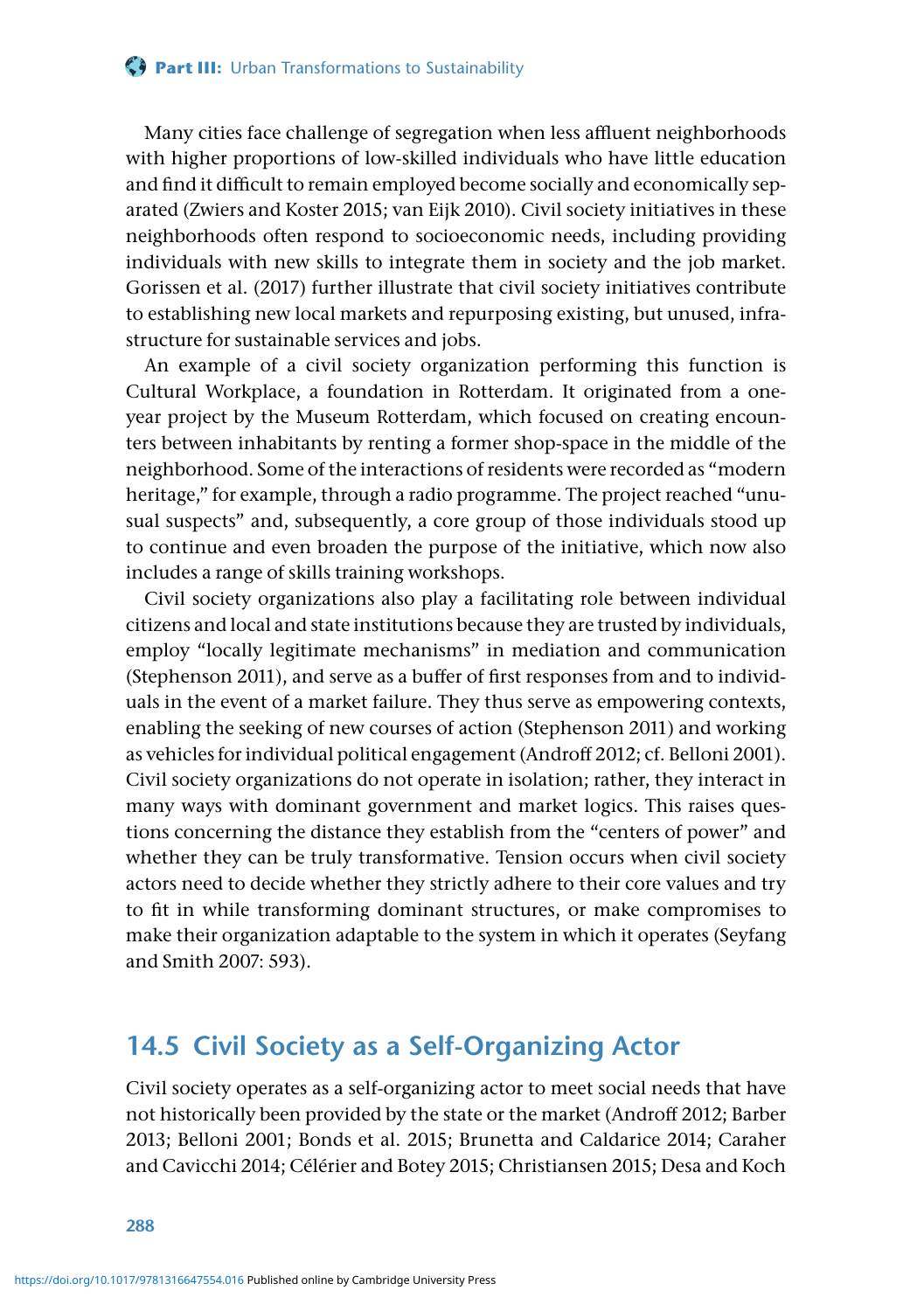2014; Devolder and Block 2015; Ferguson 2013; Flint 2013; Foo et al. 2014; Franklin 2013; Hasan and Mcwilliams 2015; Kothari 2014; Krasny et al. 2014; Mehmood 2016; Riedy 2013; Sagaris 2014; Sonnino 2014; Staggenborg and Ogrodnik 2015; Warshawsky 2015). They establish self-help dynamics (Bacq and Janssen 2011; Horsford and Sampson 2014) and contribute to new social orders of active citizens (Riedy 2013). Local civil society can counterbalance neoliberal policies and, in this way, reflect "renewed forms of democracy, solidarity and embrace of difference" (Williams et al. 2014: 2799).

When advocating or protecting common interests, issues, or values, civil society (organizations) can be aligned with or can be seen as forming a social movement. From the perspective of urban politics and urban governance, "social movements, nonviolent actions, and civic protest are not just efforts at reforming democracy, they are democracy in action" (Barber 2013). Androff (2012: 298) addresses the democratic role of civil society for advocating social justice issues, including human rights issues that are neither influenced nor framed by political agendas in a so-called truth-seeking mission that "counters the propaganda, misconceptions, myths and untruths that are often used to create a climate of fear and intimidation and can help in reducing the stereotypes, dehumanization and discrimination that often accompany violence and injustice." An interesting example in this regard is the participatory budgeting initiative – a participatory democracy practice – in the Indische Buurt, a neighborhood of Amsterdam. Here, the initiative of citizens aiming to understand and increase their say in municipal budgeting united with the initiative of a local government for more budget transparency, together making "for more budget transparency and accountability on the local level and strengthens participatory democracy by increasing the awareness, knowledge and influence of citizens in the neighborhood about and on the municipal budget" (Wittmayer and Rach 2016). The citizen-led initiative was based on a Brazilian practice of budget monitoring aiming to increase transparency and legitimacy of budgets based on ideas of human rights, social justice, and democracy. A fair distribution of public resources is considered key in this respect. Civil society organizations also restore the ability of local communities to connect with different urban stakeholders – not only with the local government but also with businesses – establishing multiplicity in connections and possible collaborations (Harangozo and Zilahy 2015).

Another noteworthy example of a citizen initiative providing a space that promotes social contact and intergenerational exchange while people are having fun and acquiring new skills is the network of Repair Cafes in Schiedam, Delft, and The Hague, chosen as case studies in the GLAMURS project. Repair Cafés are free, accessible meeting places where people gather to fix broken objects by sharing knowledge of and experience with repairing things, as well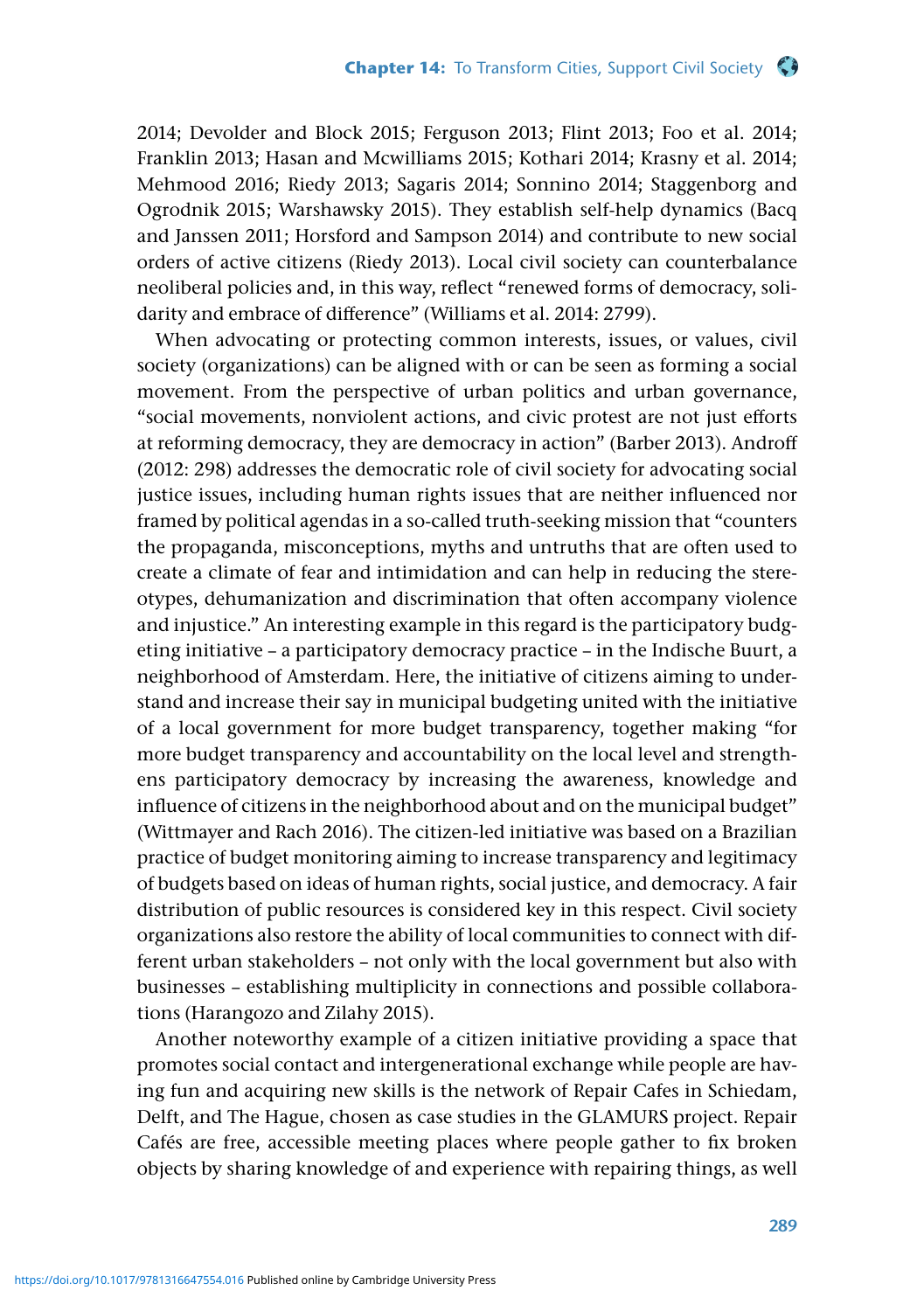as to simply have a good time with other people. One of the main aims of Repair Cafés is to reduce the amount of waste that our society produces by extending the lifetime of objects, while also teaching people that broken items can often be repaired. The Repair Cafés have also fulfilled an important social function by offering a pleasant environment in which people can meet and bolster or strengthen social contacts. Repair Cafés also provide low-cost repair options for people that cannot afford to go to regular repair venues. Martine Postma, a journalist, started the first Repair Café in Amsterdam. Based on the success of the first Repair Café, people have set up many Repair Cafés within and outside the Netherlands since 2009. In March 2016, there were over one thousand Repair Cafés in 24 different countries; their number is still growing. Postma is still actively involved in the national Repair Café Foundation and currently works on the diffusion of Repair Cafés around the world.

With the ability to articulate social needs and to experience and express the way new practices and approaches can contribute to desirable urban situations, civil society furthers the capacity to self-organize and for citizens to serve their own needs. As such, local civil society can also establish the "capacity to act," or even counterbalance neoliberal policies and, in this way, can reflect "renewed forms of democracy, solidarity and embrace of difference" (Williams et al. 2014). An example of self-organization contributing to changes in policy is the reopening of a community center in a disadvantaged neighborhood of Rotterdam by a local action group. Beginning in 2011, the local community center had been closed due to several municipal and organizational choices, such as the decision of the local municipality not to include resources for the center in a newly issued tender for welfare work. The action group investigated possibilities for reopening the center, including intensive lobbying with different organizations, launching a petition, and acquiring and disseminating information regarding ownership structure financial obligations, and neighborhood needs. Beginning in 2012, the action group formed a foundation and unofficially reopened the center, taking on all daily tasks on a voluntary basis, notwithstanding ongoing negotiations with the municipality regarding rent and exploitation, which were not settled until 2015.

This act of self-organization did not happen in a vacuum – additional initiatives in Rotterdam were trying to achieve the same goal. Civil society organizations and their networks create polycentric arrangements via co-provision of services (Healey 2015; Holden et al. 2015) and by supporting more economically resilient communities, or communities "consisting in economies of specialisation and flexibility" (Giammusso, 1999). However, such patterns blur civil society organizations' functions with those of a retreating welfare state, and put them at risk of becoming stretched until their innovative potential, flexibility, and elasticity disappear in the face of existing demands.

**290**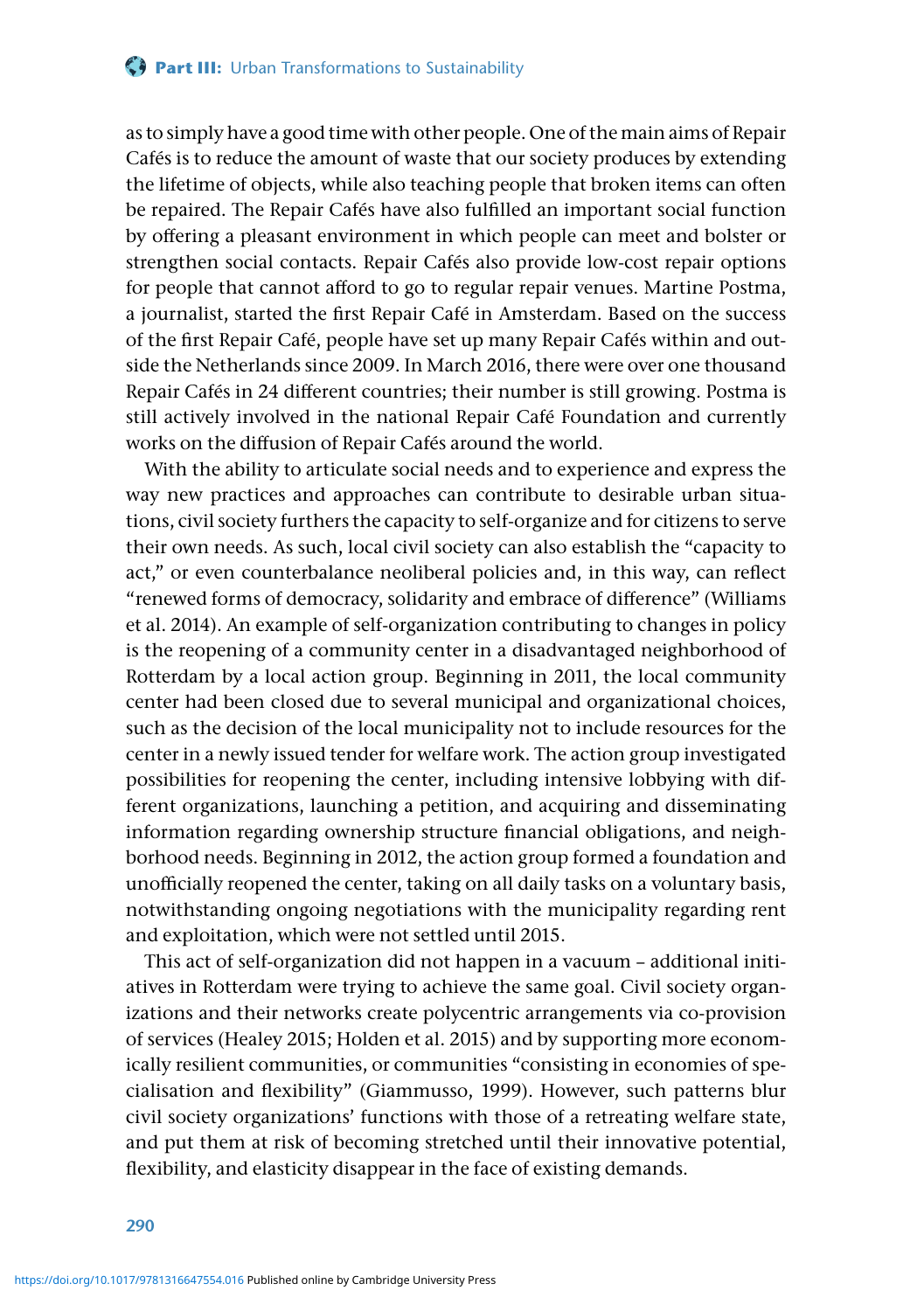#### **14.6 Civil Society as Hidden Innovator**

Civil society acts as a hidden innovator that contributes to sustainability while often remaining disconnected from other spheres of social life (Bacq and Janssen 2011; Célérier and Botey 2015; Desa and Koch 2014; Doci et al. 2015; Dowling et al. 2014; Feola and Nunes 2014; Forrest and Wiek 2015; Fraser and Kick 2014; Garcia et al. 2015; Hasan and McWlliams 2015; Healey 2015; Healey and Vigar 2015; Horsford and Sampson 2014; Napawan 2016; Staggenborg and Ogrodnik 2015; Romero-Lankao 2012; Viitanen et al. 2015; Zhang et al. 2015). In accordance with this mode of operation, civil society often innovates with the "rules in use" rather than with the "rules of the game," meaning that they address lower-level institutions and their informal counterparts, and prioritize applying results in practice, then manifesting contrasts with existing policies and other types of formal institutions. This pattern of action is often reinforced by the public engagement and stewardship programs cities have in place for planning and by the governance of regeneration programs (Shandas and Messer 2008).

Researchers increasingly note the desire of civil society initiatives to remain below the radar, because, they explain, exposure comes at the expense of time and effort not spent on pursuing their founding mission. It therefore challenges the (perhaps naïve) notion that civil society wants to be discovered. The reluctance of civil society actors to become visible can be viewed in a few ways: (a) it could be the result of negative experiences, in which they have been instrumentalized by others, or, (b) it could be an expression of a desire to step away from wider society and pursue one's own aspirations and ideas "far from the maddening crowd" (Androff 2012; cf. Belloni 2001). In such cases, do alternative pathways that rely on civil society maintaining its original, alternative status would work better for citizens and cities?

A clear case of citizen initiatives striving to create an alternative to existing consumerist and accelerated lifestyles are the Romanian ecovillages studied in GLAMURS: Stanciova Ecovillage, Aurora Community, and Armonia Brassovia. These types of communities are notable among other sustainability-related lifestyle initiatives because they require their members to undergo a more radical, across-the-board transition to new lifestyle choices, consumption habits, and time-use patterns. They are usually built on the principles of permaculture, downshifting, and a sharing economy. Promoting a safe space for experimentation with a different lifestyle is present in these initiatives. This does not necessarily mean that they are invisible (as they are very open to contacts with other such initiatives and a diversity of societal actors), but it does mean they exert efforts to protect the boundaries of their experimental spaces.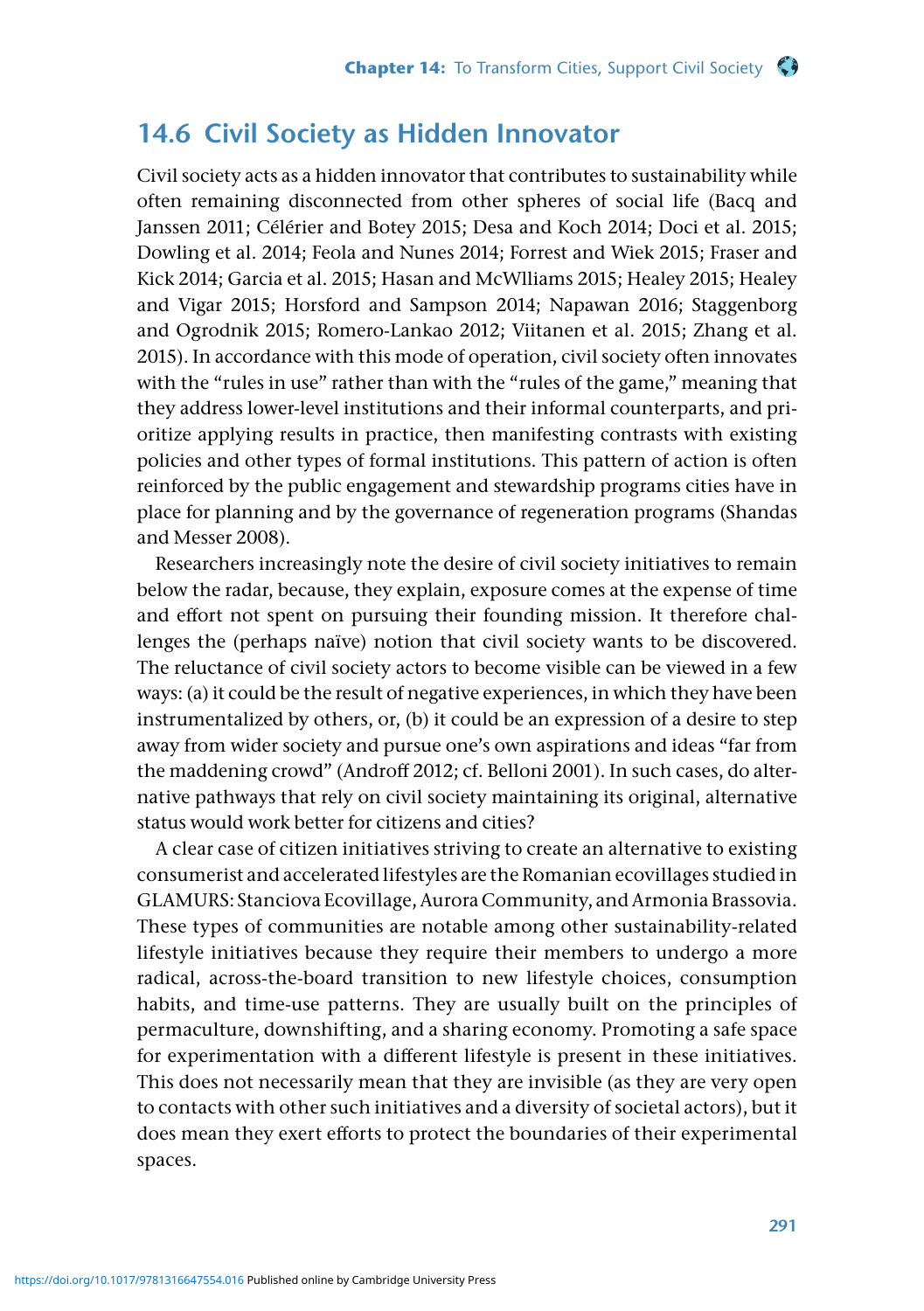If we extend our scope of analysis to the food domain, one illustrative example of a hidden pioneer enhancing a short supply chain of organic food is Zocamiñoca, a cooperative of responsible consumption in the city of A Coruña (region of Galicia, Spain) whose main objective is to facilitate access to organic products. The initiative promotes short food distribution circuits and the consumption of healthy, locally sourced food products, while also striving to assure a sustainable livelihood for local organic producers. They actively promote a change in consumption habits towards local, seasonal, and organic products. Beyond such consumption patterns, they actively encourage local participation through a structure of working groups on different sustainability themes centered on food. With more than 300 members, they have become a hub for innovative and participatory activities focused on food, and represent a place where members experience a change towards slower, sustainable lifestyles that spill over into other lifestyle domains. They promote new values of trust and strive to embed them in norms governing the relationships between producers and consumers, joined by a set of common goals and a locally embedded, common identity (Dumitru et al. 2016).

At the same time, civil society can be a medium for local people to participate towards a common mission or vision (Androff 2012; Feola and Nunes 2014). Arentsen and Bellekom (2014) point out that community energy initiatives, for example, are "seedbeds of innovation" in their aim to hybridize and embed sustainable energy practices and in their questioning of dominant energy practices and institutions, yet, they have little impact on wider institutional transformations or shifts. Schools of social innovation say that social innovation is a product of networks, groups, and formal and informal organizations rather than of "hero entrepreneurs" (Bacq and Janssen 2011). Likewise, civil society can be legitimized and supported by programs for community participation and activation when they are instrumentalized for active engagement rather than for passive consultation, and when the resulting synthesis incorporates ideas and innovative practices (Shandas and Messer 2008).

Thus, via active engagement of civil society in local programs and projects of urban regeneration, civil society can play a role in establishing a sense of place that is also transformative in the sense that it incorporates new ways of sustainable thinking, living, and practicing. Still, it remains unknown what the position civil society organizations can functionally occupy between overexposure and remaining in the shadows, and the effects that these different positions have on achieving transformations.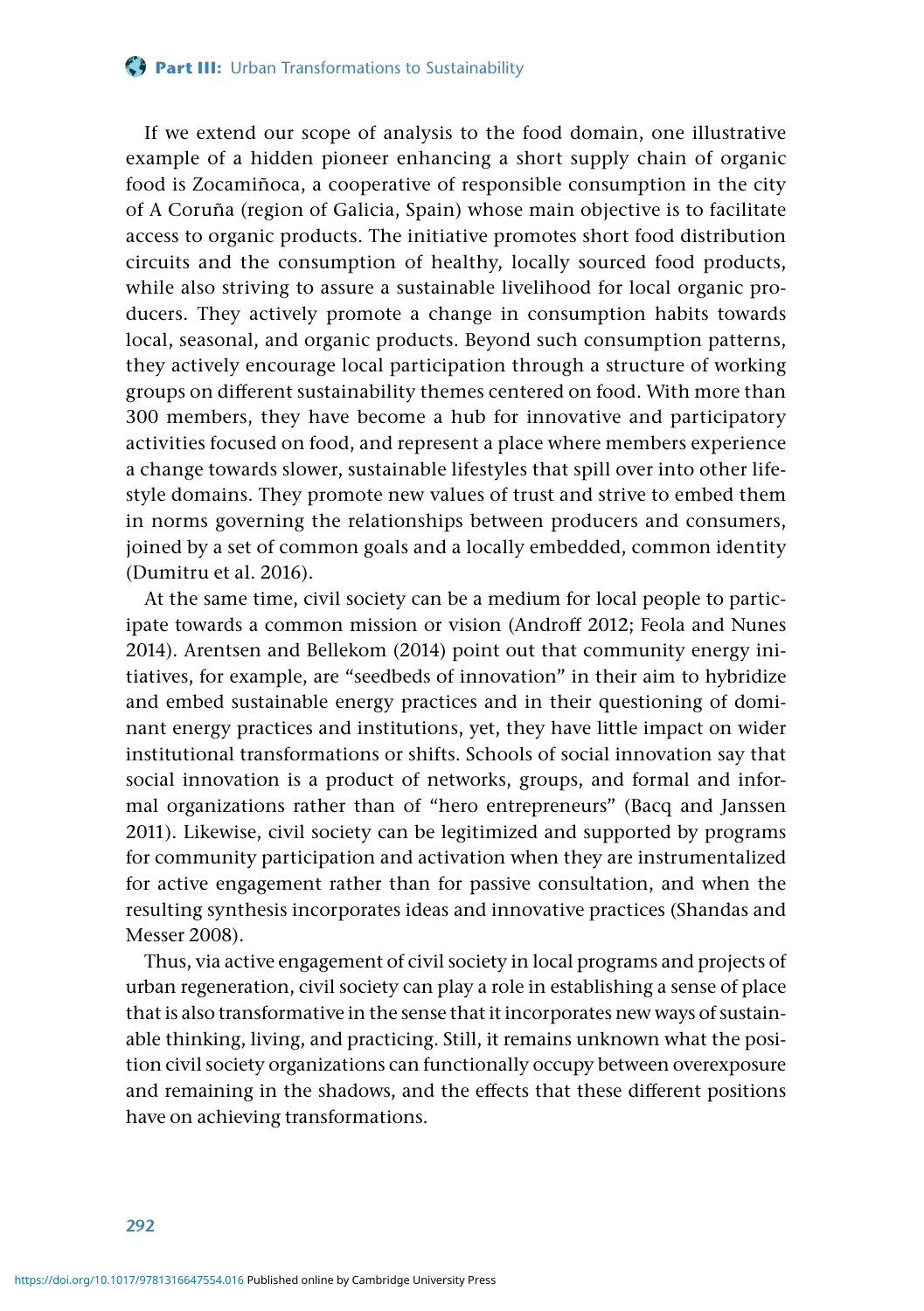### **14.7 Unintended Effects of the Three Roles**

Within the European Union, civil society initiatives can be used by neoliberal agendas to support their narratives on decentralization and retreat of the state (Blanco et al. 2014). As it recognizes that neoliberalism is contested (Newman 2014), civil society may unintentionally be supporting the argument of a "self-servicing" society that does not require governmental support for basic services, such as elderly care and education (Ferguson 2013). National and local governmental agencies responsible for social policy and welfare policy cut offs can use the presence and activities of civil society as justifications for the reductions of welfare state programs. We also observe a new surge of community-based initiatives, and that the state is increasingly calling upon "the community" to take over public services and responsibilities. This is especially apparent in discussions on welfare state reform such as the "Big Society" – as a part of which governments are reorganizing their responsibilities and tasks visà-vis their citizens (Scott 2010; Jordan 2012; Tonkens et al. 2013). Such reductions in government support come with a caveat: by relying on civil society for service delivery, there is a risk of deepening social inequalities between and within communities, given their uneven capacities to self-sustain and self-organize. By relying on "the community" in this way, the state further neglects structural injustice and masks ineffective governance by empowering civil society at the outset, and by reassigning responsibility from government onto local actors (Williams et al. 2014). What strategies civil society organizations use to resist such abdication of responsibility, while simultaneously assuring they have the resources to operate, is still an open empirical question.

Further, civil society activities can be structured as political responses to injustice or to deeply marginalized systems of provision. As political expressions, they can also be exclusive or provoke conflict. These facets position civil society as a politicized actor, often stigmatized as the troublemaker rather than seen as the whistle-blower for market failures. In view of the way large-scale infrastructure projects are planned in cities, the question remains how social needs and voids of services are being accounted for in such plans, and how to balance the risk of co-opting of civil society by utilizing it for municipal ends with the risk of ignorance or avoidance of civil society when designing such large service delivery plans (Meng et al. 2014).

As responsibility is reassigned to civil society, the state can hamper civil society organizations through complex and weighty bureaucratic procedures which can be challenging for organizations with minimal resources allocated for formulating responses (Blanco et al. 2014; Borzel and Risse 2010; Engelke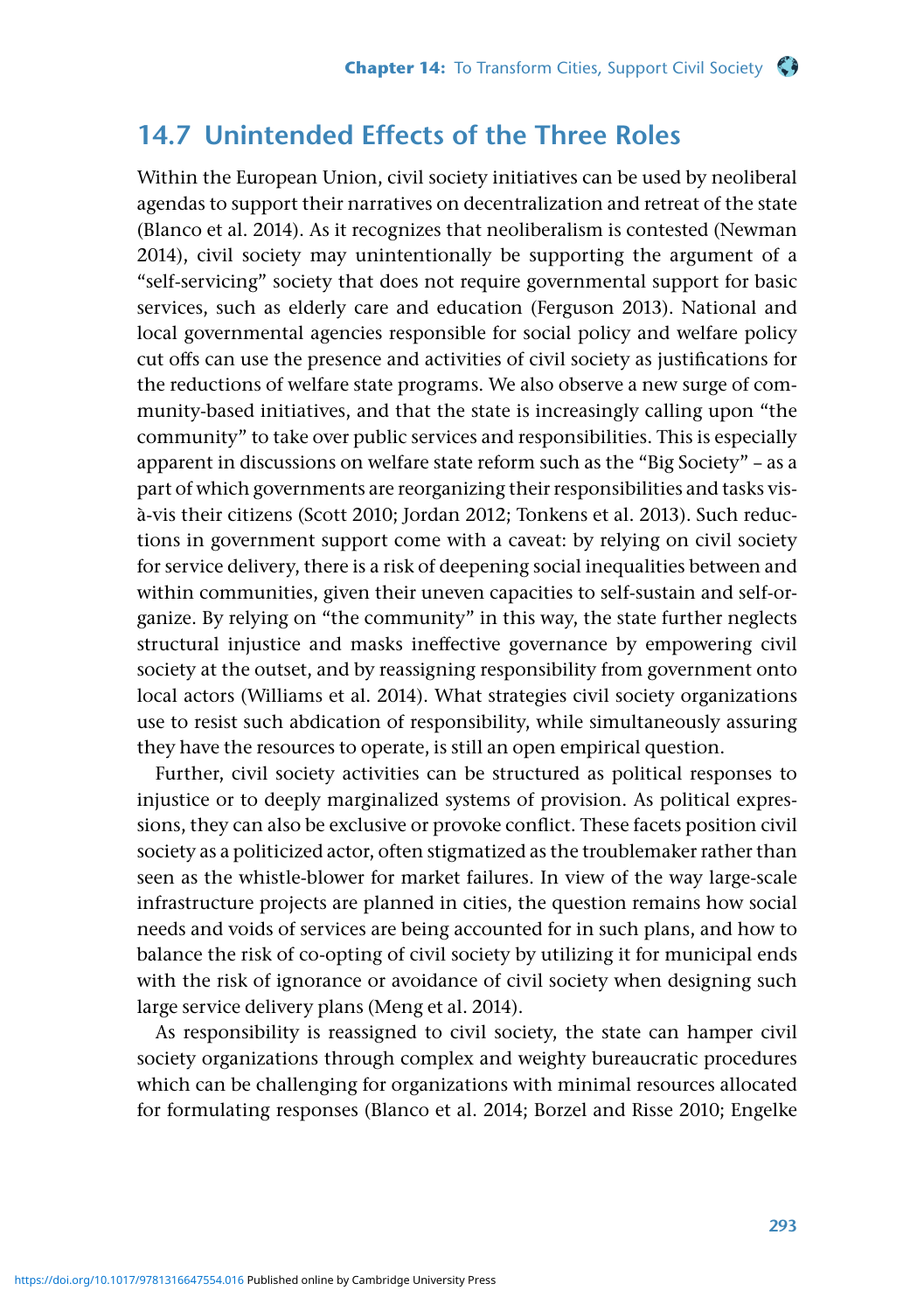et al. 2015; Fisher et al. 2012; Fraser and Kick 2014; Ferguson 2013; Giammusso 1999; Hajer 2016; Semino 2015; Williams et al. 2014). Furthermore, if state policies and programs intervene by establishing or incentivizing civil society organizations to serve existing political agendas (Tomozeiu and Joss 2014; Griffin 2010), these organizations may be viewed as the "visible hand of the state," which, in turn, may demoralize and delegitimize individuals working to create bottom-up civil society organizations, and may affect local democratic politics to a wider extent. The overexposure resulting from such utilization of civil society organizations by the state can leave these actors exhausted and erode their mission (Bonds et al. 2015; Busa and Garder 2014; Creamer 2015; Felicetti 2013; Foo et al. 2014; Giammusso 1999; Griffin 2010; Holden et al. 2015; Moss et al. 2014; Peck et al. 2013; Semino 2015; Shannon 2014; Tomozeiu and Joss 2014; Williams et al. 2014; Warshawsky 2015).

# **14.8 A New Urban Research Agenda Considering Civil Society's Roles**

Here, we formulate a few reflections for a new research agenda based on our account of the roles of civil society in emerging sustainability transitions. We propose five overarching future directions below.

**Identify conditions that enable civil society to play a transformational role in cities.** Intermediary organizations can help to create links between initiatives and government structures. However, in some cases, these are not needed, as initiatives can interact directly with governments and businesses (for instance, through leaders that link different organizations). This intermediate space can exist and might not need to be institutionalized in the form of lead offices, formal projects, or organizations. However, an intermediate space can be important for the spread of initiatives, and is a place where radical, bottom-up initiatives that operate only on the fringe of the system and topdown, dominant actors in the existing system can meet. Intermediary actors are therefore organizations and bridging actors that span several groups, such as, for example, living labs.

For example, in urban areas where segregation takes a socio spatial form, initiatives will tend to operate more in those communities where needs are greatest. Their presence will thus signal the hot spots of social and economic unsustainability while also, at least on some occasions, provide an excuse for welfare state program reforms to exclude areas from support due to the presence of self-organized communities. This argument implies a trade-off: while there is effectiveness in welfare measures when they are targeted spatially, since this enables their inclusion in policy mixes of urban regeneration, as Zwiers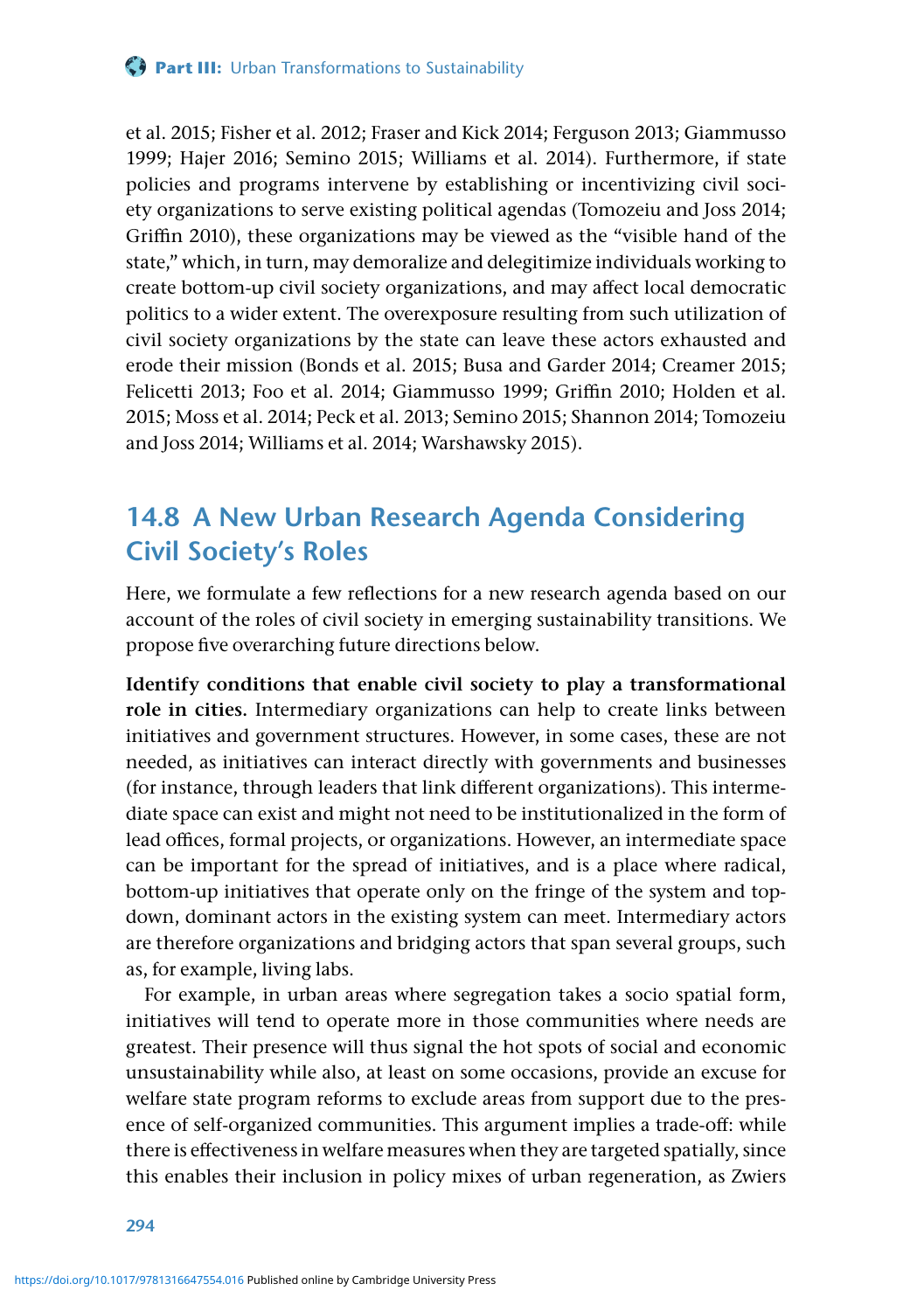and Koster (2015) argue, universal welfare programs for income support and re-skilling for socioeconomic integration "generate the broadest base of support." Civil society organizations can indicate which urban localities or "which types of urbanity" are most vulnerable to social and economic segregation and can create an evidence-based for local welfare redistribution that has a systemic impact on urban poverty. When operating in this way, civil society (organizations) can radically alter welfare distribution approaches and transform cities towards social resilience.

**Adopt a dynamic understanding of the role of civil society and use empirical designs that can capture their fluid nature in cities.** While the emergence of civil society organizations is routinely hailed as a positive wave of change, we need to break away from romanticizing inclinations, and empirically investigate the different roles that civil society actors play in complex configurations of interactions and diverse agendas. Additional cross-case study analyses and meta-analyses, rather than in-depth, single case study research, would contribute to understanding both the bright and the dark sides of civil society roles today.

**Understand and assess the true diversity of civil society in the present context.** Civil society has a fluid and flexible nature that enables it to operate outside immobilizing constraints. This fluidity also leads to the existence of a wide variety of actors, who experience tensions with other actors and within their own groups. To avoid overly simplified typologies, civil society actors should be incorporated into research cycles so that they are embedded more deeply in sustainability transitions, to allow for a new understanding of the diversity of urban civil society and its multiple roles.

**Conceptualize and empirically explore the dynamic interactions between urban civil society actors and other actors and elements in the contexts in which they are embedded.** Rich conceptualizations of contexts that include geographical scale, as well as trends in cultural values, and perceptions of roles of different actors, are still largely missing from the literature on civil society. Examining the multiplicity of interactions beyond the dichotomy of collaboration and conflict will deepen the understanding of actors' impact and enable a response to contextual conditions, as well as an understanding of the impact of context on sustainability transitions. Future empirical research should identify the conditions under which civil society may play a transformational role versus those that mainly lead it to perpetuating the status quo.

**Encourage knowledge coproduction about the impacts of social agency and the relationship to urban transitions.** As Haapio (2012) notes, there is no urban society that can achieve sustainability on its own, so partnership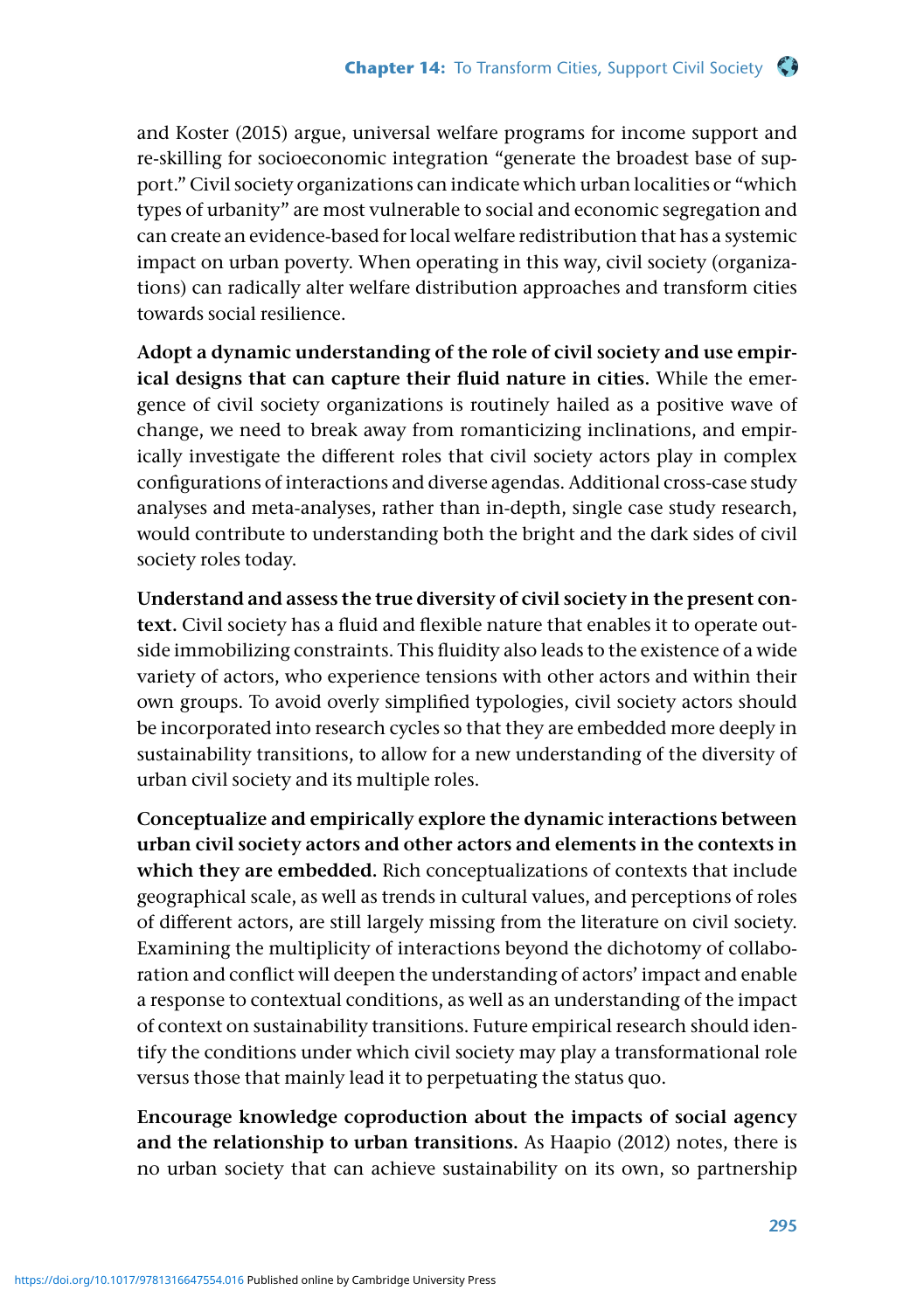work across multiple actors will bring about new solutions to deal with societal and ecological challenges. In an increasing specialized and globalized world, knowledge exists in multiple forms and is the property of different actors. Research must turn to new modes of producing knowledge in cooperation and cocreation with other actors (Frantzeskaki and Kabisch 2016). Including civil society actors in research design and cycles, as proposed earlier, will position them as local experts, contributing their knowledge and practices to local innovations rather than being involved solely in engagement and in raising awareness, when the capacity of civil society (organizations and actors) allows for this level of contribution (Laestadius et al. 2014).

### **Acknowledgments**

This article is based on research carried out as part of the Accelerating and Rescaling Sustainability Transitions Project ("ARTS" Project) funded by the European Union's Seventh Framework Programme (FP7) (grant agreement 603654), the Transformative Social Innovation Theory ("TRANSIT") project, which is funded by the European Union's Seventh Framework Programme (FP7) (grant agreement 613169), the GLAMURS Project funded by the European Union's Seventh Framework Programme, and the JPI Urban Europe funded Project GUST (Governance of urban sustainability transitions). The views expressed in this article are the sole responsibility of the authors and do not necessarily reflect the views of the European Union.

#### *References*

- Aylett, A. (2010), Conflict, Collaboration, and Climate Change: Participatory Democracy and Urban Environmental Struggles in Durban, South Africa. *International Journal of Urban and Regional Research*, 34: 478–495.
- Aylett, A. (2013), Networked Urban Climate Governance: Neighborhood-Scale Residential Solar Energy Systems and the Example of Solarize Portland, *Environment and Planning C: Government and Policy*, 31: 858–875.
- Androff, D. (2012), Can Civil Society Reclaim Truth? Results from a Community-Based Truth and Reconciliation Commission. *The International Journal of Transitional Justice*, 6: 296–317.
- Arentsen, M., and Bellekom, S. (2014), Power to the People: Local Energy Initiatives as Seedbeds of Innovation?, *Energy, Sustainability and Society*, 4:2, www.energsustainsoc.com/content/4/1/2
- Bacq, S., and Janssen, F. (2011) The Multiple Faces of Social Entrepreneurship: A Review of Definitional Issues Based on Geographical and Thematic Criteria, *Entrepreneurship & Regional Development: An International Journal*, 23:5–6: 373–403, DOI: 10.1080/08985626.2011.577242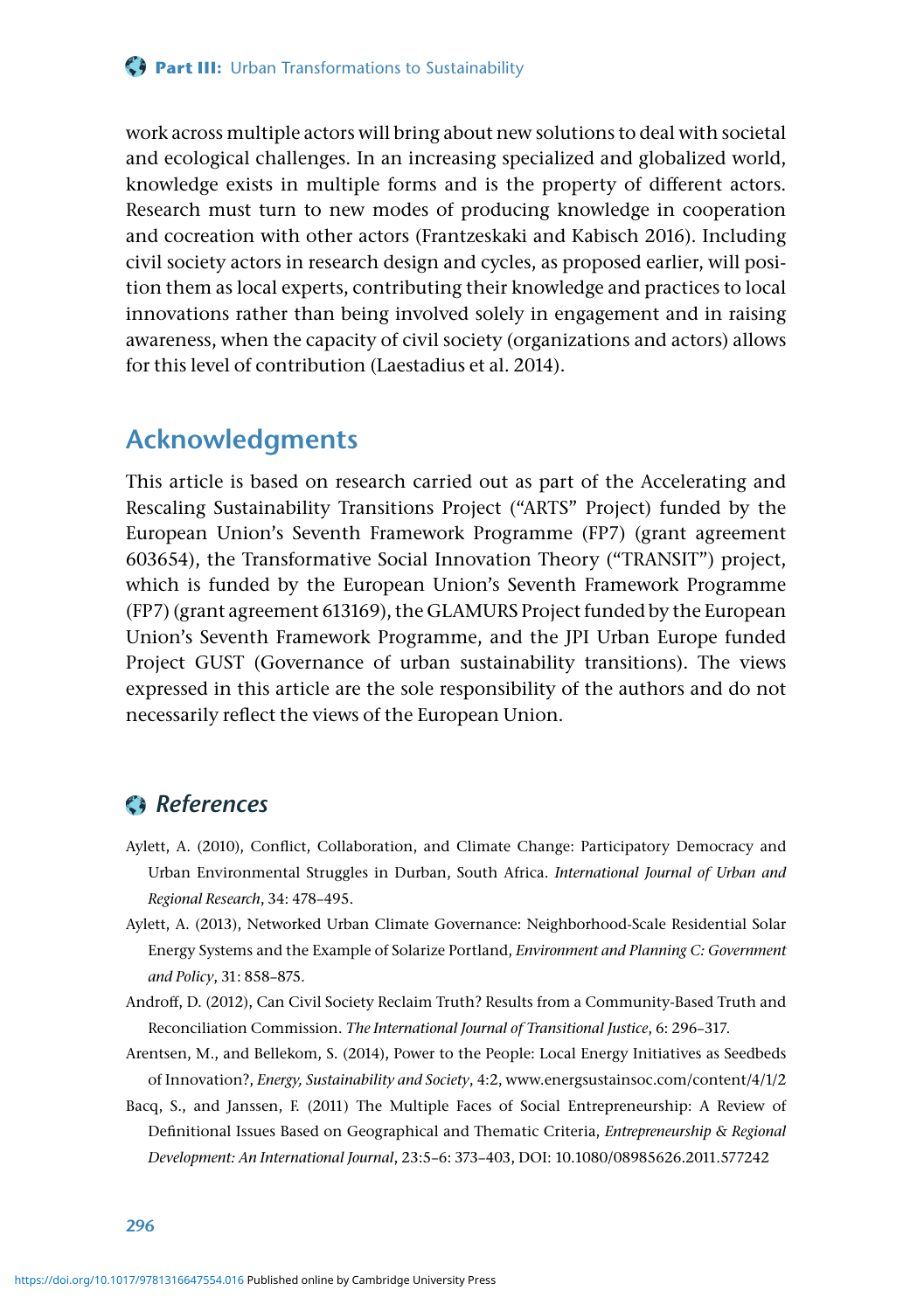Barber, B.R. (2013), *If Mayors Ruled The World: Dysfunctional Nations, Rising Cities*. Yale University Press.

- Blanco, I., Griggs, S. and Sullivan, H. (2014), Situating the Local in the Neoliberalisation and Transformation of Urban Governance, *Urban Studies*, 51(15): 3129–3146
- Belloni, R. (2001), Civil Society and Peace Building in Bosnia-Herzegovina, *Journal of Peace Research*, 38(2): 163–180.
- Birch, K., and Whittam, G. (2008): The Third Sector and the Regional Development of Social Capital, *Regional Studies*, 42:3: 437–450
- Bonds, A., Kenny, J.T. and Wolfe, R.N. (2015), Neighborhood Revitalization without the Local: Race, Nonprofit Governance, and Community Development, *Urban Geography*, 36:7: 1064– 1082, DOI: 10.1080/02723638.2015.1049479
- Borzel, T.A., and Risse, T., (2010), Governance without a State: Can It Work? *Regulation and Governance*, 4; 113–134. DOI:10.1111/j.1748–5991.2010.01076.x
- Boyer, R.H.W. (2015), Grassroots Innovation for Urban Sustainability: Comparing the Diffusion Pathways of Three Ecovillage Projects, *Environment and Planning A*, 45: 320–337.
- Burggraeve, R. (2015), Volunteering and Ethical Meaningfulness. *Foundations of Science*, 20(2): 1–4.
- Busa, J.H., and Garder, R. (2014), Champions of the Movement or Fair-Weather Heroes? Individualization and the (A)Politics of Local Food. *Antipode*. http://dx.doi.org/10.1111/ anti.12108.
- Bussu, S., and Bartels, K.P.R. (2014), Facilitative Leadership and the Challenge of Renewing Local Democracy in Italy, *International Journal of Urban and Regional Research*, 38(6): 2256–2273, DOI:10.1111/1468–2427.12070
- Brunetta, G., and Caldarice, O. (2014), Self-Organization and Retail-Led Regeneration: A New Territorial Governance within the Italian Context, *Local Economy*, 29(4–5): 334–344.
- Calhoun, C. (2012), *The Roots of Radicalism: Tradition, the Public Sphere, and Early Nineteenth-Century Social Movements*, Chicago: University of Chicago Press.
- Caraher, M., and Cavicchi, A. (2014), Old Crises on New Plates or Old Plates for a New Crises? Food Banks and Food Insecurity. *British Food Journal*, 116(9): 1382–1391.
- Carmin, J., Hicks, B., and Beckmann, A. (2003), Leveraging Local Action: Grassroots Initiatives and Transboundary Collaboration in the Formation of the White Carpathian Euroregion, *International Sociology*, 18:4: 703, DOI: 10.1177/0268580903184004
- Célérier, L., and Botey, L.E.C. (2015), Participatory budgeting at a community level in Porto Alegre: a Bourdieusian interpretation, *Accounting, Auditing & Accountability Journal*, 28(5): 739–772, dx. doi.org/10.1108/AAAJ-03–2013–1245.
- Cerar, A. (2014), From Reaction to Initiative: Potentials of Contributive Participation, *Urbani izziv*, 25(1). DOI: 10.5379/urbani-izziv-en-2014–25-01–002
- Christiansen, L.D. (2015), The Timing and Aesthetics of Public Engagement: Insights from an Urban Street Transformation Initiative, *Journal of Planning Education and Research*, 35(4): 455–470.
- Christmann, G.B. (2014), Investigating Spatial Transformation Processes: An Ethnographic Discourse Analysis in Disadvantaged Neighbourhoods. *Historical Social Research*, 39(2): 235– 256. DOI: http://dx.doi.org/10.12759/hsr.39.2014.2.235–256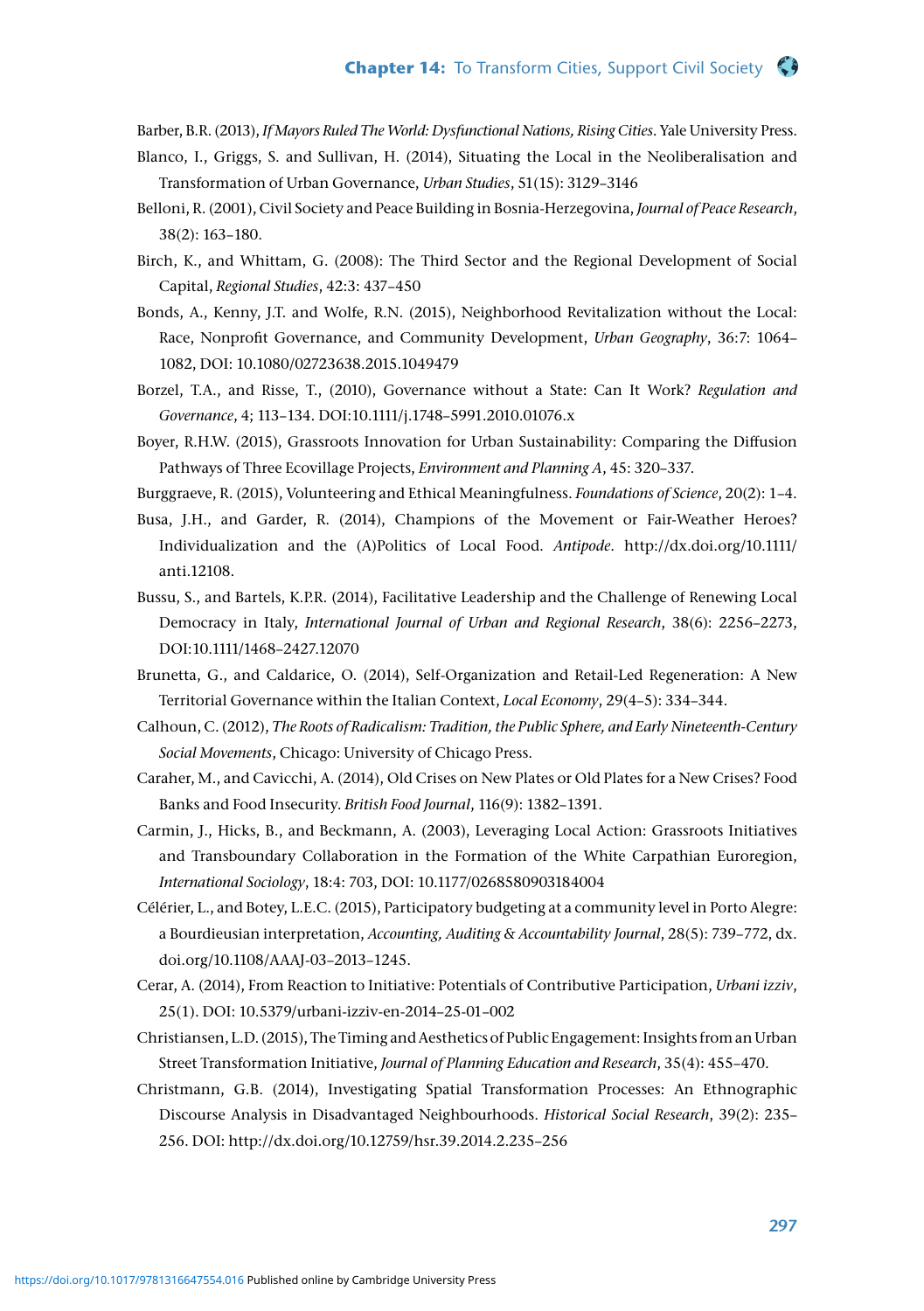#### **Part III:** Urban Transformations to Sustainability

- Creamer, E. (2015), The Double-Edged Sword of Grant Funding: A Study of Community-Led Climate Change Initiatives in Remote Rural Scotland, *Local Environment*, 20:9: 981–999, DOI: 10.1080/13549839.2014.885937.
- Desa, G., and Koch, J.L. (2014), Scaling Social Impact: Building Sustainable Social Ventures at the Base-ofthe-Pyramid, *Journal of Social Entrepreneurship*, 5:2: 146–174, DOI: 10.1080/19420676.2013.871325.
- Devolder, S., and Block, T. (2015), Transition Thinking Incorporated: Towards a New Discussion Framework on Sustainable Urban Projects, *Sustainability*, 2015, 7: 3269–3289; DOI:10.3390/ su7033269.
- Doci, G., Vasileiadou, E., and Petersen, A.C. (2015), Exploring the Transition Potential of Renewable Energy Communities, *Futures*, 66: 85–95.
- Dowling, R., McGuirk, P., and Bulkeley, H. (2014), Retrofitting Cities: Local Governance in Sydney, Australia, *Cities*, 38: 18–24.
- Dumitru, A., Garcia-Mira, R., Diaz-Ayude, A., Macsinga, I., Pandur, V., and Craig, T. (2016), GLAMURS Deliverable 4.2, GLAMURS: EU SSH.2013.2.1–1. Grant agreement no:613169.
- Engelke, H., Mauksch, S., Darkow, I.L., and von der Gracht, H.A. (2015), Opportunities for Social Enterprise in Germany – Evidence from an Expert Survey, *Technological Forecasting and Social Change*, 90: 635–646.
- Felber, C. (2015), *Change Everything: Creating an Economy for the Common Good*, ZED Books.
- Felicetti, A. (2013), Localism and the Transition Movement, *Policy Studies*, 34(5–6): 559–574, DOI: 10.1080/01442872.2013.862449
- Feola, G., and Nunes, R. (2014), Success and Failure of Grassroots Innovations for Addressing Climate Change: The Case of the Transition Movement, *Global Environmental Change*, 24: 232–250.
- Fisher, D.R., Campbell, L.K., and Svendsen, E.S. (2012), The Organizational Structure of Urban Environmental Stewardship, *Environmental Politics*, 21:1: 26–48, dx.doi.org/10.1080/09644016 .2011.643367
- Flint, R.W. (2013), *Practice of Sustainable Community Development, A Participatory Framework for Change*, Berlin: Springer.
- Ferguson, N. (2013), *The Great Degeneration, How Institutions Decay and Economies Die*. Penguin Publishers.
- Foo, K., Martin, D., Wool, C., and Polsky, C. (2014), The Production of Urban Vacant Land: Relational Placemaking in Boston, MA Neighborhoods, *Cities*, 40: 175–182.
- Forrest, N., and Wiek, A. (2015), Success Factors and Strategies for Sustainability Transitions of Small-Scale Communities – Evidence from a Cross-Case Analysis, *Environmental Innovation and Societal Transitions*, 17: 22–40.
- Franklin, S. (2013), Role, Class, and Community Organizing in Support of Economic Justice Initiatives in the Twenty-First Century, *Community Development Journal*, DOI:10.1093/cdj/bst035
- Frantzeskaki, N., and de Haan, H.(2009), Transitions: Two Steps from Theory to Policy, *Futures*, 41: 593–606.
- Frantzeskaki, N., and Kabisch, N. (2016), Designing a Knowledge Co-Production Operating Space for Urban Environmental Governance – Lessons from Rotterdam, the Netherlands and Berlin, Germany, *Environmental Science and Policy*, 62: 90–98.

**298**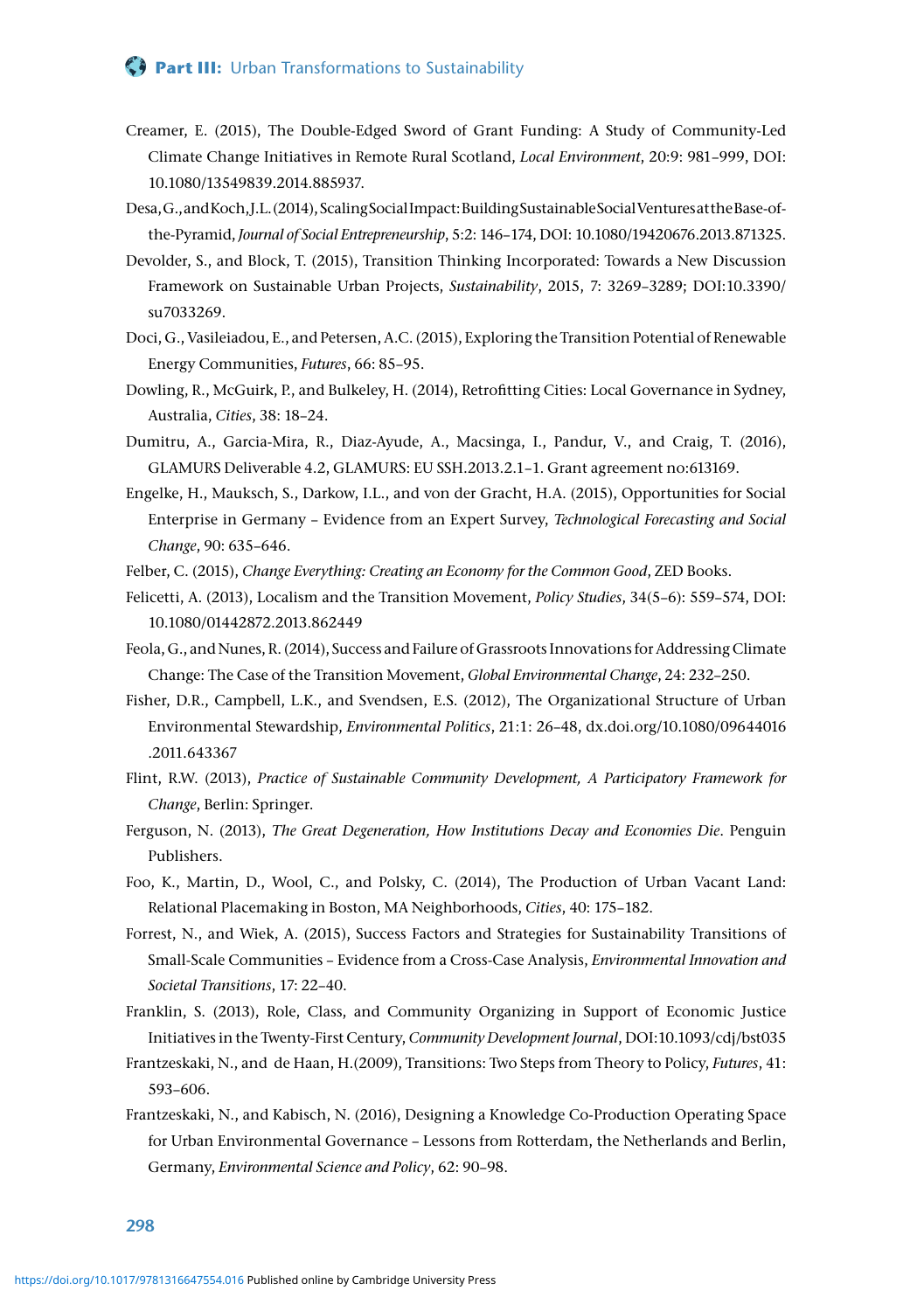- Frantzeskaki, N., Dumitru, A., Anguelovski, I., Avelino, F., Bach, M., Best, B., et al. (2016), Elucidating the Changing Roles of Civil Society in Urban Sustainability Transitions, *Current Opinion in Environmental Sustainability*, 22: 41–50.
- Fraser, J.C., and Kick, E.L. (2014), Governing Urban Restructuring with City-Building Nonprofits, *Environment and Planning A*, 46: 1445–1461.
- Fuchs, G., and Hinderer, N. (2014), Situative Governance and Energy Transitions in a Spatial Context: Case Studies from Germany, *Energy, Sustainability and Society*, 4:16.
- Garcia, M., Eizaguirre, S., and Pradel, M. (2015), Social Innovation and Creativity in Cities: A Socially Inclusive Governance Approach in Two Peripheral Spaces of Barcelona, *City, Culture and Society*, 6: 93–100.
- Giammusso, M., (1999), Civil Society Initiatives and Prospects of Economic Development: The Euro-Mediterranean Decentralized Co-Operation Networks, *Mediterranean Politics*, 4:1: 25–52, DOI: 10.1080/13629399908414674
- Gorissen, L., Spira, F., Meyers, E., Velkering, P., and Frantzeskaki, N. (2017), Moving Towards Systemic Change? Investigating Acceleration Dynamics of Urban Sustainability Transitions in the Belgian City of Genk, *Journal of Cleaner Production*, Article in Press
- Griffin, L. (2010), Governance Innovation for Sustainability: Exploring the Tensions and Dilemmas, *Environmental Policy and Governance* 20(6): 365–369.
- Haapio, A. (2012), Towards Sustainable Urban Communities, *Environmental Impact Assessment Review*, 32: 165–169.
- Hasan, S., and McWilliams, C. (2015), Civil Society Participation in Urban Development in Countries of the South: The Case of Syria, *International Planning Studies*, 20(3): 228–250, DOI: 10.1080/13563475.2014.984663

Hajer, M. (2016), in Brugmans, G., van Dinteren, J., and Hajer, M., (eds), IABR-2016- The Next Economy.

- Harangozo, G., and Zilahy, G. (2015), Cooperation between Business and Non-Governmental Organizations to Promote Sustainable Development, *Journal of Cleaner Production*, 89: 18–31.
- Hargreaves, T., Hielscher, S., Seyfang, G., and Smith, A. (2013). Grassroots Innovations in Community Energy: The Role of Intermediaries in Niche Development. *Global Environmental Change*, 23(5): 868–880.
- Healey, P. (2015), Citizen-Generated Local Development Initiative: Recent English Experience, *International Journal of Urban Sciences*, 19(2): 109–118. DOI: 10.1080/12265934.2014.989892
- Healey, P., and Vigar, G. (2015), Creating a Special Place: The Ouseburn Valley and Trust in Newcastle, *Planning Theory & Practice*, 16(4): 565–567, DOI: 10.1080/14649357.2015.1083153
- Holden, M., Li, C., and Molina, A., (2015), The Emergence and Spread of Ecourban Neighbourhoods around the World, *Sustainability*, 7: 11418–11437; DOI:10.3390/su70911418
- Horsford, S.D., and Sampson, C. (2014), Promise Neighborhoods: The Promise and Politics of Community Capacity as Urban School Reform, *Urban Education*, 49(8): 955–991. DOI: 10.1177/0042085914557645
- Howell, R.A. (2013), It's Not (Just) "The Environment, Stupid!" Values, Motivations, and Routes to Engagement of People Adopting Lower-Carbon Lifestyles, *Global Environmental Change*, 23: 281–290.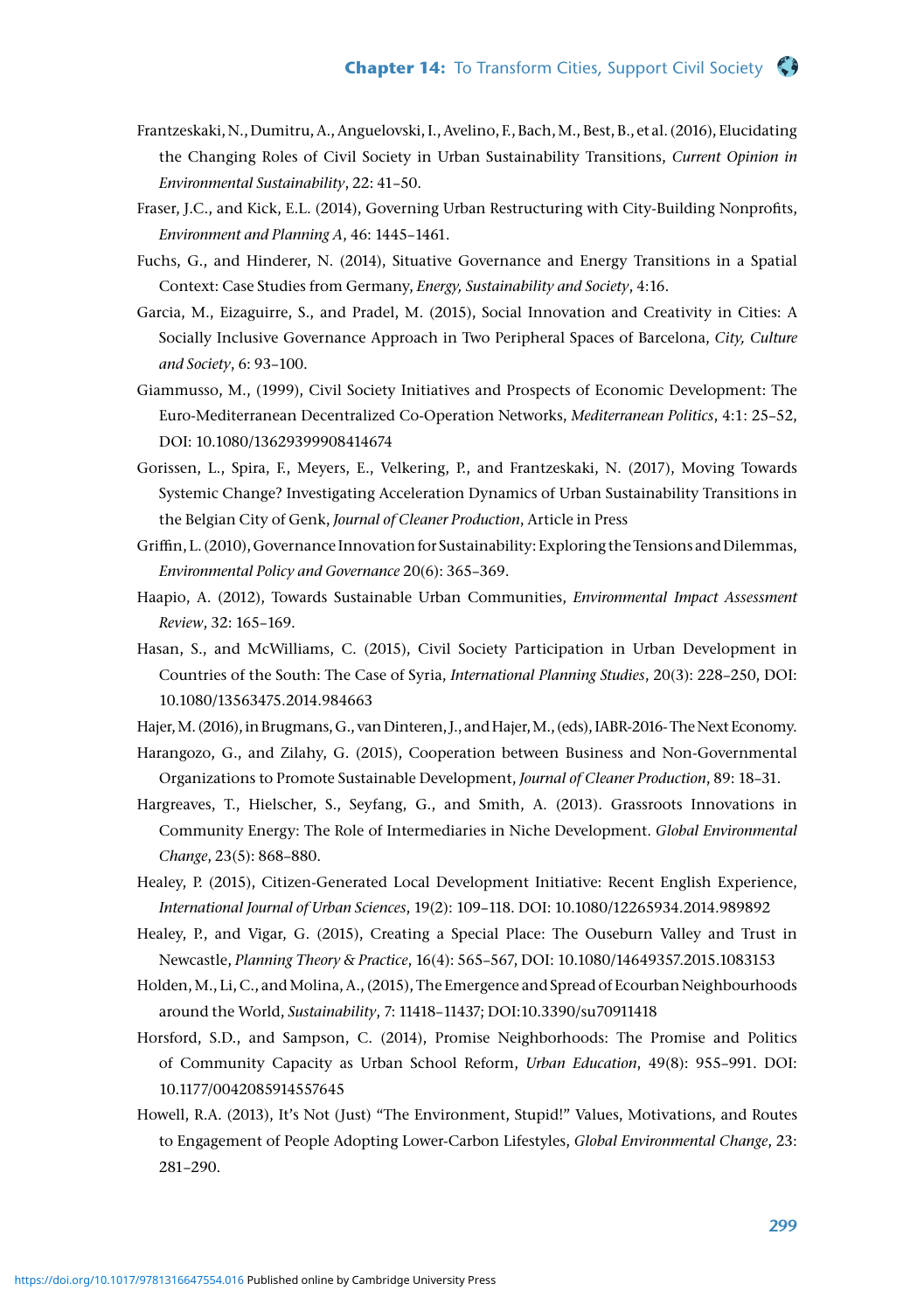#### **Part III:** Urban Transformations to Sustainability

- Jordan, B. (2012), Making Sense of the 'Big Society': Social Work and the Moral Order, *Journal of Social Work*, 12(6): 630–646.
- Kothari, A. (2014), Radical Ecological Democracy: A Path Forward for India and Beyond, *Development*, 57(1): 36–45. DOI:10.1057/dev.2014.43
- Krasny, M.E., Russ, A., Tidball, K.G., and Elmqvist, T. (2014), Civic Ecology Practices: Participatory Approaches to Generating and Measuring Ecosystem Services in Cities, *Ecosystem Services*, 7: 177–186.
- Laestadius, L.I., Neff, R.A., Barry, C.I., and Frattaroli, S. (2014), "We Don't Tell People What To Do": An Examination of the Factors Influencing NGO Decisions to Campaign for Reduced Meat Consumption in Light of Climate Change, *Global Environmental Change*, 29: 32–40.
- Loorbach, D., Frantzeskaki, N., and Avelino, F. (2017), Sustainability Transitions Research: Transforming Science and Practice for Societal Change, *Annual Review of Environment and Resources*, 42(November).
- Magnani, N and Osti, G. (2016), Does Civil Society Matter? Challenges and Strategies of Grassroots Initiatives in Italy's Energy Transition, *Energy Research and Social Science*, 13: 148–157.
- Mehmood, A. (2016), Of Resilient Places: Planning for Urban Resilience, *European Planning Studies*, 24(2); 407–419, http://dx.doi.org/10.1080/09654313.2015.1082980
- Meng, M., Koh, P.P., Wong, Y.D., and Zhong, Y.H. (2014), Influences of Urban Characteristics on Cycling: Experiences of Four Cities, *Sustainable Cities and Society*, 13: 78–88.
- Miazzo, F., and Minkjan, M. (eds.) (2013), *Farming the City, Food as a Tool for Today's Urbanization*. The Netherlands: CITIES.
- Miller, T.R. (2015), *Reconstructing Sustainability Science, Knowledge and Action for a Sustainable Future*, Earthscan.
- Moore, M., and Westley, F. (2011). Surmountable Chasms: Networks and Social Innovation for Resilient Systems. *Ecology and Society*, 16(1): 5. www.ecologyandsociety.org/vol16/iss1/art5/
- Moss, T., Becker, S., and Naumann, M. (2014), Whose Energy Transition Is It, Anyway? Organization and Ownership of the Energiewende in Villages, Cities and Regions, *Local Environment*, 20(12): 1547–1563, DOI: 10.1080/13549839.2014.915799
- Napawan, N.C. (2016), Complexity in Urban Agriculture: The Role of Landscape Typologies in Promoting Urban Agriculture's Growth, *Journal of Urbanism: International Research on Placemaking and Urban Sustainability*, 9(1): 19–38, DOI:10.1080/17549175.2014.950317
- Newman, J. (2014), Landscapes of Antagonism: Local Governance, Neoliberalism and Austerity, *Urban Studies*, 51(15): 3290–3305.
- Orhangazi, O. (2014), Contours of Alternative Policy Making in Venezuela, *Review of Radical Political Economics*, 46: 221.
- Peck, J., Theodore, N., and Brenner, N. (2013), Neoliberal Urbanism Redux? *International Journal of Urban and Regional Research*, 37(3): 1091–1099. DOI:10.1111/1468–2427.12066
- Räthzel, N., Uzzell, D., Lundstrom, R., and Leandro, B. (2015), The Space of Civil Society and the Practices of Resistance and Subordination, *Journal of Civil Society*, 11(2): 154–169.
- Riedy, C. (2013), Waking Up in the Twenty First Century, *On the Horizon*, 21(3): 174–186.

**300**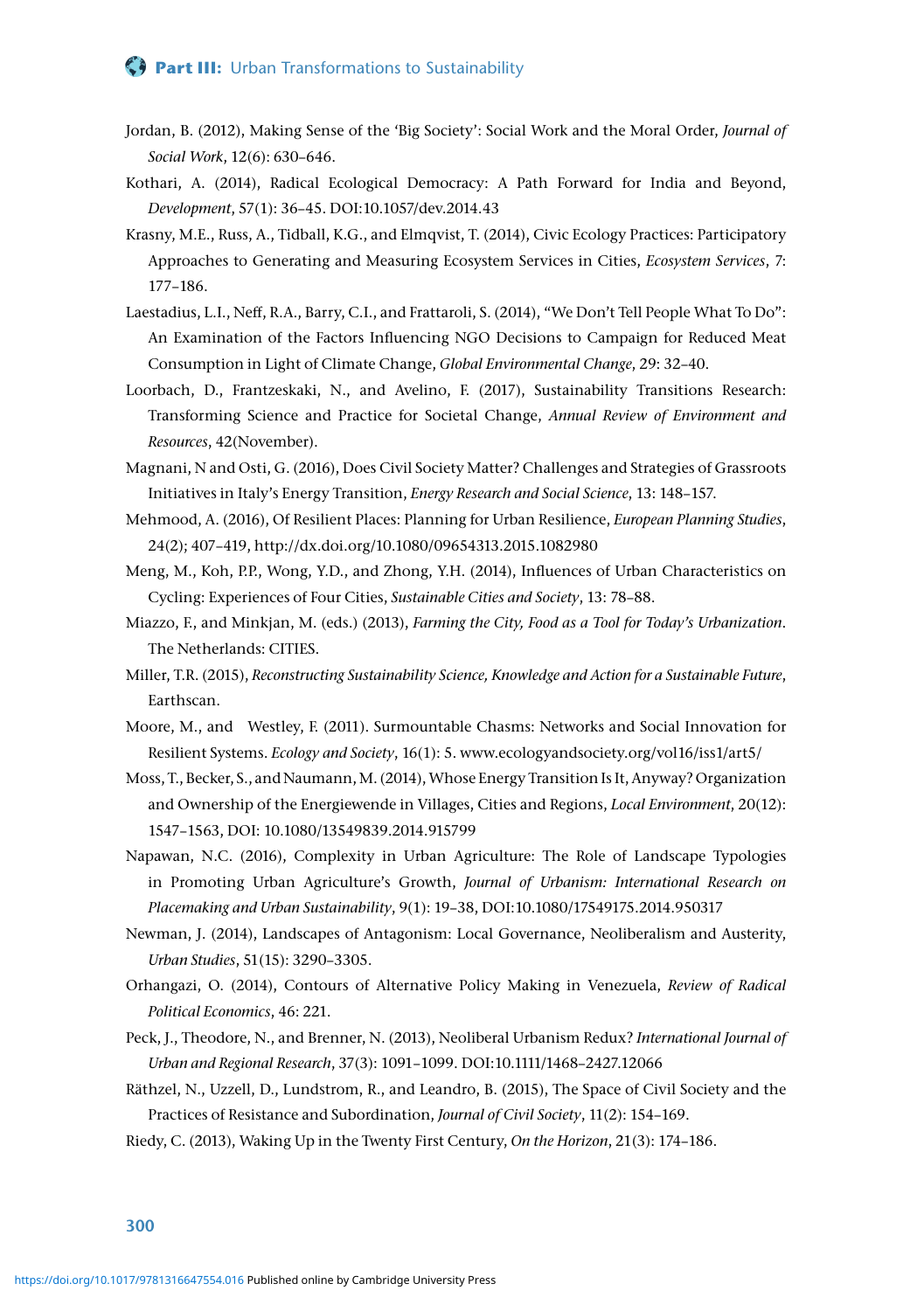- Romero-Lankao, P. (2012), Governing Carbon and Climate in the Cities: An Overview of Policy and Planning Challenges and Options, *European Planning Studies*, 20(1): 7–26.
- Shandas, V. and Messer, W.B. (2008) Fostering Green Communities through Civic Engagement: Community-Based Environmental Stewardship in the Portland Area, *Journal of the American Planning Association*, 74(4): 408–418
- Sagaris, L. (2014), Citizen Participation for Sustainable Transport: The Case of "Living City" in Santiago, Chile (1997–2012), *Journal of Transport Geography*, 41, 74–83.
- Scott, M. (2010), Reflections on the Big Society, *Community Dev J*, 46(1): 132–137
- Shannon, J. (2014), Food Deserts: Governing Obesity in the Neoliberal City. *Progress in Human Geography*, 38(2): 248–266.
- Semino, S.M. (2015), Governmental Promotion of Social Cohesion and Its Effect on Local Civil Society Organizations: How These Institutions Respond to the Inclusion of Vulnerable Groups as Active Citizens, *Social Policy and Society*, 14(2): 189–201, doi:10.1017/S1474746414000207
- Seyfang, G., and Smith, A. (2007), Grassroots Innovations for Sustainable Development: Towards a New Research and Policy Agenda. *Environmental Politics*, 16 (4): 584–603. doi:10.1080/09644010701419121
- Seyfang, G., and Haxeltine, A. (2012) 'Growing Grassroots Innovations: Exploring the Role of Community-Based Social Movements in Sustainable Energy Transitions', *Environment and Planning C*, 30(3): 381–400.
- Seyfang, G., Hielscher, S., Hargreaves, T., Martiskainen, M., Smith, A. (2014) A Grassroots Sustainable Energy Niche? Reflections on Community Energy in the UK, *Environmental Innovation and Societal Transitions*, 13: 21–44. DOI: 10.1016/j.eist.2014.04.004
- Seyfang, G., Longhurst, N. (2013) Desperately Seeking Niches: Grassroots Innovations and Niche Development in the Community Currency Field, *Global Environmental Change*, 23(5): 881–891. DOI: 10.1016/j.gloenvcha.2013.02.007
- Seyfang, G., Park, J.J., and Smith, A. (2013), A Thousand Flowers Blooming? An Examination of Community Energy in the UK. *Energy Policy* 61: 977–989.
- Seyfang, G., and Smith A. (2007), Grassroots Innovations for Sustainable Development: Towards a New Research and Policy Agenda, *Environmental Politics*, 16(4): 584–603.
- Smith, A. (2012) Civil Society in Sustainable Energy Transitions in Verbong, G. and Loorbach, D. (eds.) *Governing the Energy Transition: Reality, Illusion or Necessity?* Routledge Studies in Sustainability Transitions. New York: Routledge, pp. 180–202.
- Smith, A., Hargreaves, T., Hielscher, S., Martiskainen, M., and Seyfang, G. (2015). Making the Most of Community Energies: Three Perspectives on Grassroots Innovation. *Environment and Planning A*, 0308518X15597908.
- Somerville, P., and McElwee, G. (2011), Situating Community Enterprise: A Theoretical Exploration, Entr*epreneurship & Regional Development: An International Journal*, 23(5–6): 317– 330, DOI: 10.1080/08985626.2011.580161
- Sonnino, R. (2014). The New Geography of Food Security: Exploring the Potential of Urban Food Strategies. *The Geographical Journal*. http://dx.doi.org/10.1111/geoj.12129.